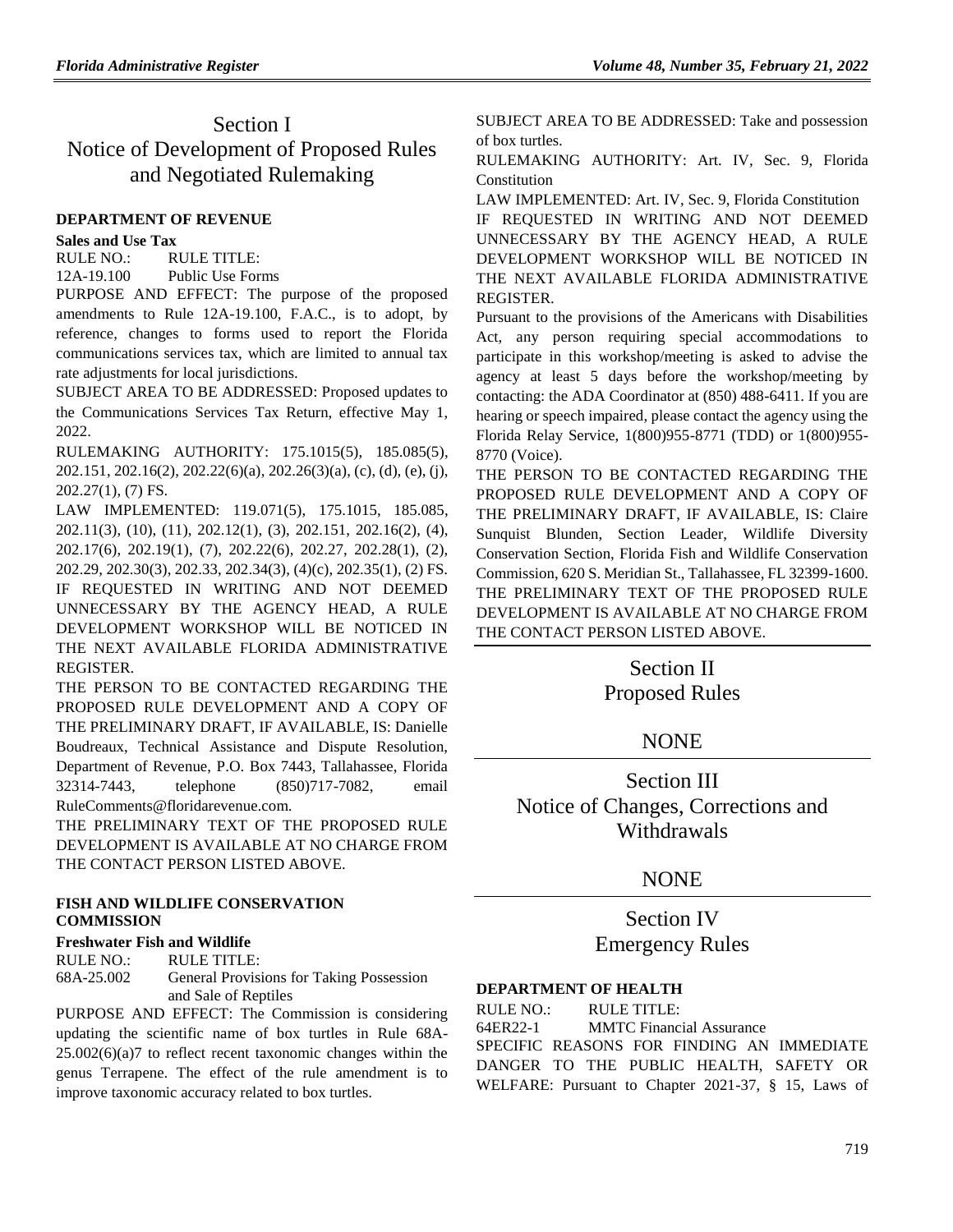Florida, the Department is not required to make findings of an immediate danger to the public health, safety, or welfare.

REASON FOR CONCLUDING THAT THE PROCEDURE IS FAIR UNDER THE CIRCUMSTANCES: The Department of Health is directed by Chapter 2021-37, § 15, Laws of Florida, to adopt emergency rules to implement section 381.986, Florida Statutes.

SUMMARY: This emergency rule implements section 381.986(8)(b), Florida Statutes, by establishing procedures and requirements for financial assurances submitted by a medical marijuana treatment center to the Department of Health.

THE PERSON TO BE CONTACTED REGARDING THE EMERGENCY RULE IS: Breanne Ereckson at Breanne.Ereckson@flhealth.gov.

### THE FULL TEXT OF THE EMERGENCY RULE IS:

64ER22-1 MMTC Financial Assurance.

(1) For purposes of this rule, the term "final approval for licensure" means final agency action issuing an MMTC license.

(2) Within ten business days after final approval for licensure as an MMTC, the MMTC must post a bond, provide an irrevocable letter of credit payable to the department, or provide cash to the department, in the amount of \$5 million (collectively "Financial Assurance") as set forth in this rule.

(3) Bonds.

(a) If a bond is provided, the MMTC must submit the original bond using Form DH8038-OMMU-12/2021 "Florida Medical Marijuana Treatment Center Bond," incorporated by reference herein and available at https://knowthefactsmmj.com/rules-and-regulations/. The bond must be received by the department's Agency Clerk in the timeframe required by subsection (2). The bond must be delivered to the department's Agency Clerk at 2585 Merchants Row Blvd., Suite 110, Tallahassee, Florida 32399.

(b) The bond must be written by a surety:

1. Authorized to issue bonds in Florida; and

2. Rated in one of the three highest rating categories by a nationally recognized statistical rating organization registered with the U.S. Securities and Exchange Commission.

(c) The name of the principal on the bond must correspond exactly with the name of the licensed MMTC.

(4) Letters of Credit.

(a) If a letter of credit is provided, the letter of credit must be received by the department's Agency Clerk in the timeframe required by subsection (2). The letter of credit must be delivered to the department's Agency Clerk at 2585 Merchants Row Blvd., Suite 110, Tallahassee, Florida 32399.

(b) The letter of credit must:

1. Be irrevocable for a period of two years;

2. Name the department as the sole beneficiary;

3. Be written so that the name of the applicant on the letter of credit corresponds exactly with the name of the licensed MMTC;

4. Be issued by a Financial Institution as defined in s. 655.005(1)(i), F.S.;

5. Comply with the requirements of Chapter 675, F.S.;

6. Contain a clause providing that the letter of credit will be governed by and construed in accordance with the laws of the State of Florida, without regard to conflicts of law;

7. Contain a clause providing that any action to interpret or enforce the terms of the letter of credit or for breach of the letter of credit will be litigated exclusively in the state court of appropriate jurisdiction in and for Leon County, Florida; and

8. Be written so that the terms and conditions of the letter of credit correspond exactly with the damages and liabilities set forth in the "Florida Medical Marijuana Treatment Center Bond," paragraphs A. and B.

(5) Cash.

(a) In lieu of a bond or letter of credit, the MMTC may provide \$5 million cash to the department via a wire transfer in the timeframe required by subsection (2).

(b) An MMTC that intends to provide cash in lieu of a bond or letter of credit must contact the department via email at OMMUFinancialAssurance@flhealth.gov and request instructions to effectuate a wire transfer of the cash to the Grants and Donations Trust Fund.

(c) Cash provided in lieu of a bond or letter of credit is subject to forfeiture on the same conditions and for the same damages and liabilities set forth in the "Florida Medical Marijuana Treatment Center Bond," paragraphs A. and B.

(6) Financial Assurance Reduction.

(a) An MMTC that has posted an initial Financial Assurance in the amount of \$5 million may reduce the Financial Assurance to \$2 million if the MMTC is serving at least 1,000 qualified patients, subject to the following requirements:

1. Prior to reducing a \$5 million Financial Assurance, an MMTC must submit to the department completed Form DH8039-OMMU-12/2021, "Medical Marijuana Treatment Center Financial Assurance Reduction Request," incorporated by reference herein and available at https://knowthefactsmmj.com/rules-and-regulations/.

2. After receiving written notice from the department approving the request for Financial Assurance reduction, the MMTC may submit a bond or letter of credit in the amount of \$2 million to the Agency Clerk at 2585 Merchants Row Blvd., Suite 110, Tallahassee, Florida 32399.

3. The reduced Financial Assurance must comply with the provisions of this rule.

(7) An MMTC must maintain the Financial Assurance at all times during licensure.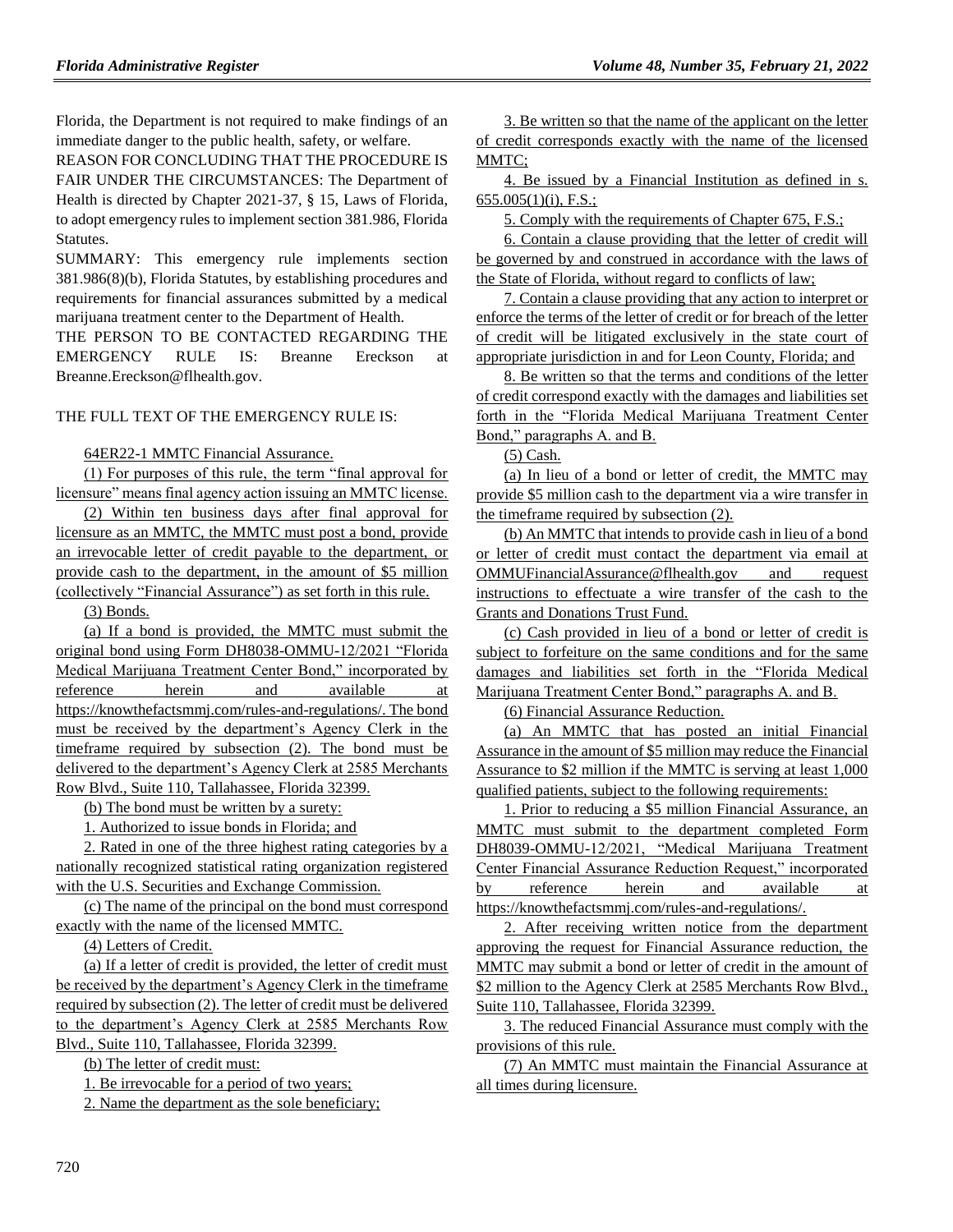(8) The department will revoke an MMTC's license if the MMTC fails to post Financial Assurance as required by this rule within the timeframe provided in subsection (2).

(9) The department will revoke an MMTC's license if the MMTC's Financial Assurance is canceled, revoked, or withdrawn in any manner and the MMTC fails to provide new Financial Assurance to the department as required by this rule and in the required amount on or before the effective date of cancellation, revocation, or withdrawal.

(10) MMTCs licensed before the effective date of this rule must come into compliance with this rule no later than the MMTC's next biennial license renewal. Until then, MMTCs may maintain compliance with s. 381.986(8)(b)7., F.S., through the bond currently on file with the department.

Rulemaking Authority Art. X, Sec. 29, Fla. Const., 381.986(8)(k), FS. Law Implemented, Art. X, Sec. 29, Fla. Const., 381.986(8)(b), FS. History–New.

THIS RULE TAKES EFFECT UPON BEING FILED WITH THE DEPARTMENT OF STATE UNLESS A LATER TIME AND DATE IS SPECIFIED IN THE RULE. EFFECTIVE DATE: February 17, 2022

# Section V Petitions and Dispositions Regarding Rule Variance or Waiver

### [DEPARTMENT OF MANAGEMENT SERVICES](https://www.flrules.org/gateway/department.asp?id=60)

[Public Employees Relations Commission](https://www.flrules.org/gateway/organization.asp?id=502)

RULE NO.: RULE TITLE:

[60CC-4.002](https://www.flrules.org/gateway/ruleNo.asp?id=60CC-4.002) Ratification by Members of Bargaining Unit

NOTICE IS HEREBY GIVEN that on February 16, 2022, the Public Employees Relations Commission, received a petition for variance from Rule 60CC-4.002, F.A.C., filed by Roscoe Hightower and the United Faculty of Florida to conduct all aspects of a ratification election electronically. The petition was assigned Case No. MS-2022-011. Any interested person may submit written comments on this petition within 5 days of publication of this notice by mail to Commission Clerk, Public Employees Relations Commission, 4708 Capital Circle Northwest, Suite 300, Tallahassee, Florida 32303-7256 or by facsimile to (850)488-9704.

A copy of the Petition for Variance or Waiver may be obtained by contacting: The Clerk, Public Employees Relations Commission, 4708 Capital Circle Northwest, Suite 300, Tallahassee, Florida 32303-7256 or by email to Barry.Dunn@perc.myflorida.com.

[DEPARTMENT OF MANAGEMENT SERVICES](https://www.flrules.org/gateway/department.asp?id=60) [E911 Board](https://www.flrules.org/gateway/organization.asp?id=958) RULE NO.: RULE TITLE:

#### [60FF1-5.003](https://www.flrules.org/gateway/ruleNo.asp?id=60FF1-5.003) 911 Grant Programs

The E911 Board hereby gives notice: of the issuance of an Order regarding the Petition for Variance or Waiver for Miami-Dade County, filed on June 25, 2019. The Notice of Petition for Variance or Waiver was published in Volume 45, No. 27, of the July 1, 2019, Florida Administrative Register. The Petitioner sought a variance or waiver of paragraph 60FF-5.003(3)(a), F.A.C., requires submission of signature from the Board of County Commissioner. The Board considered the Petition at a duly-noticed public meeting held on July 17, 2019. The Boards Order, filed on January 26, 2022, grants the Petition for variance or waiver, finding that Petitioner has complied with the requirements of the rule by submission of the signature page.

A copy of the Order or additional information may be obtained by contacting: Matthew Matney, Chairman, E911 Board, 4030 Esplanade Way, Tallahassee, FL 32399-0950 or telephone: (850)922-4135, or by electronic mail: Matthew.Matney@dms.myflorida.com.

[DEPARTMENT OF BUSINESS AND PROFESSIONAL](https://www.flrules.org/gateway/department.asp?id=61)  [REGULATION](https://www.flrules.org/gateway/department.asp?id=61)

[Division of Hotels and Restaurants](https://www.flrules.org/gateway/organization.asp?id=249)

RULE NO.: RULE TITLE:

[61C-5.001](https://www.flrules.org/gateway/ruleNo.asp?id=61C-5.001) Safety Standards

NOTICE IS HEREBY GIVEN that on February 16, 2022, the Department of Business and Professional Regulation, Division of Hotels and Restaurants, Bureau of Elevator Safety, received a petition for Highland Beach Club Condo Assoc at 3594 S Ocean Blvd, Highland Beach, FL. Petitioner seeks an emergency variance of the requirements of ASME A17.3, 2015 edition, Section 2.2.5, as adopted by Rule 61C-5.001, Florida Administrative Code that requires no pipes, air ducts, wiring, raceways, or cables not pertaining to the operation of the elevator may be installed in the machine room or machinery spaces, which poses a significant economic/financial hardship. Any interested person may file comments within 5 days of the publication of this notice with Division of Hotels and Restaurants, Bureau of Elevator Safety, 2601 Blair Stone Road, Tallahassee, Florida 32399-1013 (VW2022-017).

A copy of the Petition for Variance or Waiver may be obtained by contacting: Division of Hotels and Restaurants, Bureau of Elevator Safety, 2601 Blair Stone Road, Tallahassee, Florida 32399-1013, dhr.elevators@myfloridalicense.com.

[DEPARTMENT OF BUSINESS AND PROFESSIONAL](https://www.flrules.org/gateway/department.asp?id=61)  [REGULATION](https://www.flrules.org/gateway/department.asp?id=61)

[Division of Hotels and Restaurants](https://www.flrules.org/gateway/organization.asp?id=249)

RULE NO.: RULE TITLE:

[61C-5.001](https://www.flrules.org/gateway/ruleNo.asp?id=61C-5.001) Safety Standards

NOTICE IS HEREBY GIVEN that on February 16, 2022, the Department of Business and Professional Regulation, Division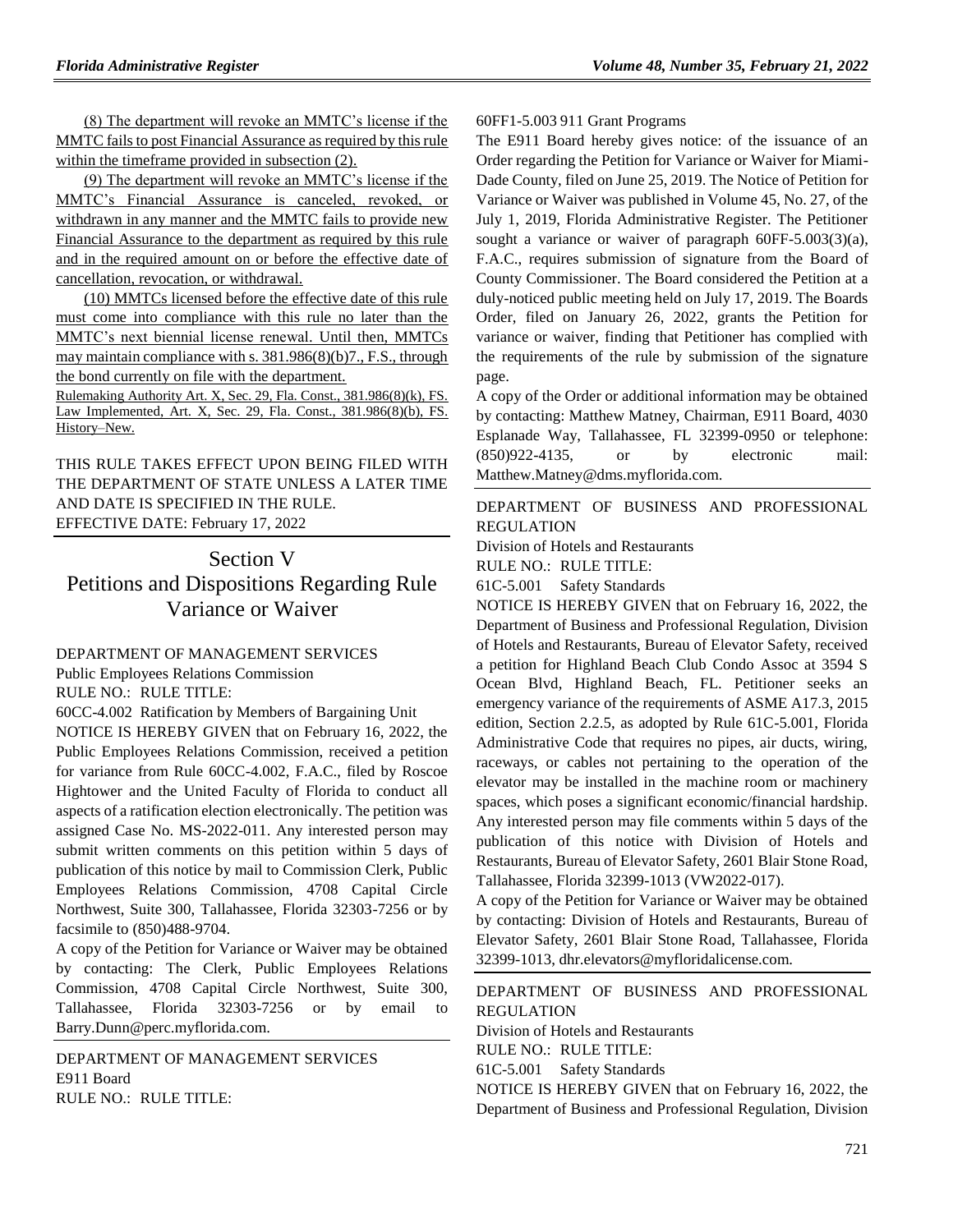of Hotels and Restaurants, Bureau of Elevator Safety, received a petition for Highland Beach Club Condo Assoc at 3606 S Ocean Blvd, Highland Beach, FL. Petitioner seeks an emergency variance of the requirements of ASME A17.3, 2015 edition, Section 2.2.5, as adopted by Rule 61C-5.001, Florida Administrative Code that requires no pipes, air ducts, wiring, raceways, or cables not pertaining to the operation of the elevator may be installed in the machine room or machinery spaces, which poses a significant economic/financial hardship. Any interested person may file comments within 5 days of the publication of this notice with Division of Hotels and Restaurants, Bureau of Elevator Safety, 2601 Blair Stone Road, Tallahassee, Florida 32399-1013 (VW2022-019).

A copy of the Petition for Variance or Waiver may be obtained by contacting: Division of Hotels and Restaurants, Bureau of Elevator Safety, 2601 Blair Stone Road, Tallahassee, Florida 32399-1013, dhr.elevators@myfloridalicense.com.

#### [DEPARTMENT OF HEALTH](https://www.flrules.org/gateway/department.asp?id=64)

[Board of Clinical Social Work, Marriage and Family Therapy](https://www.flrules.org/gateway/organization.asp?id=327)  [and Mental Health Counseling](https://www.flrules.org/gateway/organization.asp?id=327)

### RULE NO.: RULE TITLE:

[64B4-31.007](https://www.flrules.org/gateway/ruleNo.asp?id=64B4-31.007) Definition of a "Licensed Mental Health Counselor or the Equivalent, Who Is a Qualified Supervisor."

The Board of Clinical Social Work, Marriage and Family Therapy and Mental Health Counseling hereby gives notice: of the issuance of an Order regarding the Petition for Waiver or Variance, which was filed on October 16, 2019, by Jorge T. Balseiro Estavez. Petitioner was seeking a waiver or variance from Rule 64B4-31.007, F.A.C., regarding continuing education. The Notice was published in Volume 45, No. 206, of the Florida Administrative Register, on October 22, 2019. The Board considered the instant Petition at a duly-noticed public telephonic meeting held November 14, 2019. The Board's Order, filed on December 18, 2019, denied the petition stating that Petitioner's request does not meet the requirements for variance or waiver of the rule.

A copy of the Order or additional information may be obtained by contacting: Kimberly Marshall, Executive Director, Board of Clinical Social Work, Marriage and Family Therapy and Mental Health Counseling, 4052 Bald Cypress Way, Bin # C08, Tallahassee, Florida 32399-3258, telephone: (850)488-0595, or by electronic mail – Kimberly.Marshall@flhealth.gov.

# Section VI Notice of Meetings, Workshops and Public **Hearings**

## [DEPARTMENT OF AGRICULTURE AND CONSUMER](https://www.flrules.org/gateway/department.asp?id=5)  **[SERVICES](https://www.flrules.org/gateway/department.asp?id=5)**

The Gadsden Soil and Water Conservation District announces a public meeting to which all persons are invited.

DATES AND TIMES: March 28, 2022, 6:00 p.m. ET; April 18, 2022, 6:00 p.m. ET; May 16, 2022, 6:00 p.m. ET; June 20, 2022, 6:00 p.m. ET; July 18, 2022, 6:00 p.m. ET; August 15, 2022, 6:00 p.m. ET; September 19, 2022, 6:00 p.m. ET; October 17, 2022, 6:00 p.m. ET; November 21, 2022, 6:00 p.m. ET

PLACE: Gadsden Extension Agent, 2140 West Jefferson Street, Quincy, FL 32351

GENERAL SUBJECT MATTER TO BE CONSIDERED: Regular business meeting

A copy of the agenda may be obtained by contacting: Martha Mitchell, (850)875-7255.

Pursuant to the provisions of the Americans with Disabilities Act, any person requiring special accommodations to participate in this workshop/meeting is asked to advise the agency at least 3 days before the workshop/meeting by contacting: If you are hearing or speech impaired, please contact the agency using the Florida Relay Service, 1(800)955- 8771 (TDD) or 1(800)955-8770 (Voice).

For more information, you may contact: Martha Mitchell, (850)875-7255.

#### [REGIONAL PLANNING COUNCILS](https://www.flrules.org/gateway/department.asp?id=29)

[Tampa Bay Regional Planning Council](https://www.flrules.org/gateway/organization.asp?id=64)

The Tampa Bay Regional Planning Council announces a public meeting to which all persons are invited.

DATE AND TIME: March 10, 2022, 2:00 p.m.

PLACE: This meeting will be held via a virtual communication platform and/ or in-person at 4000 Gateway Centre Blvd. Ste. 100 Pinellas Park, Florida 33782. Persons wishing to participate in this meeting should dial: (786)635-1003. The meeting ID is: 857 9139 0852. The Passcode is: 170958. The Zoom Meeting Link is:

https://us02web.zoom.us/meeting/register/tZEqfuirpzsiH9Zcf LsVpHUYygiqkaTrjkka

GENERAL SUBJECT MATTER TO BE CONSIDERED: To conduct the regular business of the Tampa Bay Regional Resiliency Coalition.

A copy of the agenda may be obtained by contacting: Wren Krahl, Wren@tbrpc.org.

Pursuant to the provisions of the Americans with Disabilities Act, any person requiring special accommodations to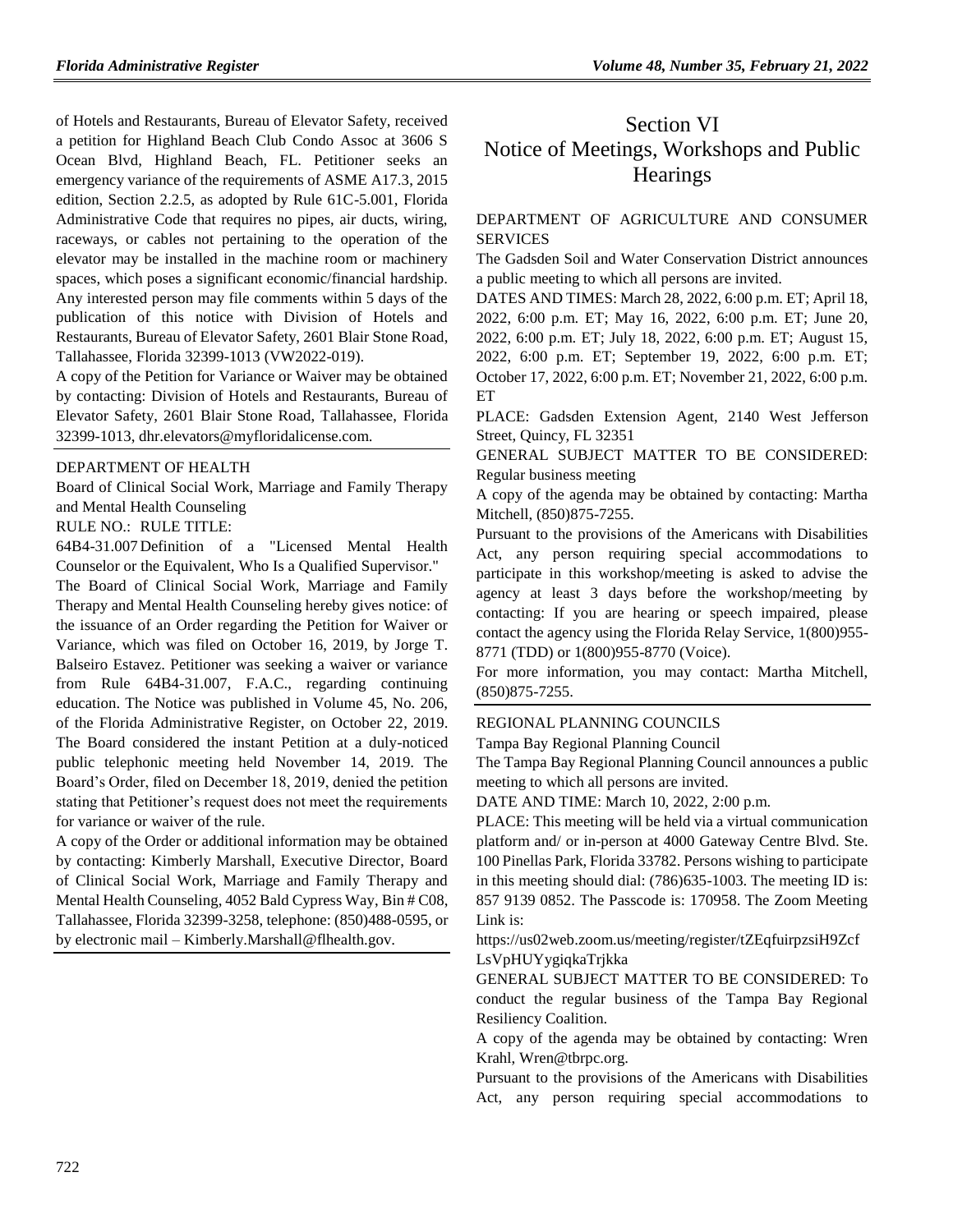participate in this workshop/meeting is asked to advise the agency at least 4 days before the workshop/meeting by contacting: Wren Krahl, Wren@tbrpc.org. If you are hearing or speech impaired, please contact the agency using the Florida Relay Service, 1(800)955-8771 (TDD) or 1(800)955-8770 (Voice).

For more information, you may contact: Wren Krahl, Wren@tbrpc.org.

#### [COMMISSION ON ETHICS](https://www.flrules.org/gateway/department.asp?id=34)

The Commission on Ethics announces a public meeting to which all persons are invited.

DATE AND TIME: Friday, March 4, 2022, 8:30 a.m.

PLACE: First District Court of Appeal, 3rd Floor Courtroom, 2000 Drayton Drive, Tallahassee, FL

GENERAL SUBJECT MATTER TO BE CONSIDERED: Commission on Ethics Regular Meeting

A copy of the agenda may be obtained by contacting: www.ethics.state.fl.us or (850)488-7864.

Pursuant to the provisions of the Americans with Disabilities Act, any person requiring special accommodations to participate in this workshop/meeting is asked to advise the agency at least 48 hours before the workshop/meeting by contacting: (850)488-7864. If you are hearing or speech impaired, please contact the agency using the Florida Relay Service, 1(800)955-8771 (TDD) or 1(800)955-8770 (Voice).

If any person decides to appeal any decision made by the Board with respect to any matter considered at this meeting or hearing. he/she will need to ensure that a verbatim record of the proceeding is made, which record includes the testimony and evidence from which the appeal is to be issued.

#### [DEPARTMENT OF ENVIRONMENTAL PROTECTION](https://www.flrules.org/gateway/department.asp?id=62)

The Florida Keys National Marine Sanctuary Water Quality Protection Program Steering Committee announces a public meeting to which all persons are invited.

DATE AND TIME: March 7, 2022, 8:45 a.m. – 1:15 p.m.

PLACE: This meeting will be an online webinar provided by the Florida Keys National Marine Sanctuary.

You must register in advance: [https://attendee.gotowebinar.com/register/7962614151193073](https://attendee.gotowebinar.com/register/7962614151193073164) [164.](https://attendee.gotowebinar.com/register/7962614151193073164) After registering, you will receive a confirmation email containing information about joining the webinar. This meeting will use [GoToWebinar,](https://www.gotomeeting.com/webinar/join-webinar) a multi-platform program that's free to use. The Webinar ID number is 512-216-707. You also have the option to join by telephone audio by dialing (562)247-8422 and the access code: 313-400-091. You can find instructions on registering for and joining a Go-To-Webinar here: [https://support.goto.com/webinar/how-to-join-attendees.](https://support.goto.com/webinar/how-to-join-attendees)

GENERAL SUBJECT MATTER TO BE CONSIDERED: Update the members of the Steering Committee and the general public on the progress of ongoing Water Quality Protection Program Projects in the Florida Keys National Marine Sanctuary and discuss future actions. The meeting agenda and other supporting materials will be posted at [http://ocean.floridamarine.org/FKNMS\\_WQPP/steering.htm.](http://ocean.floridamarine.org/FKNMS_WQPP/steering.htm)

Pursuant to the provisions of the Americans with Disabilities Act, any person requiring special accommodations to participate in this workshop/meeting is asked to advise the agency at least 5 days before the workshop/meeting by contacting Brian Cumbie, Environmental Manager, South District Marathon Office,  $(305)289-7081$ , Brian.Cumbie@FloridaDEP.gov. If you are hearing or speech impaired, please contact the agency using the Florida Relay Service, 1(800)955-8771 (TDD) or 1(800)955-8770 (Voice). For more information, you may contact: Brian Cumbie, (305) 289-7081, [Brian.Cumbie@FloridaDEP.gov](mailto:Brian.Cumbie@FloridaDEP.gov) or Karen

Bohnsack, (305)304-2196[, karen.bohnsack@noaa.gov.](mailto:karen.bohnsack@noaa.gov)

#### [DEPARTMENT OF HEALTH](https://www.flrules.org/gateway/department.asp?id=64)

[Board of Pharmacy](https://www.flrules.org/gateway/organization.asp?id=307)

The Board of Pharmacy Probable Cause Panel announces a public meeting to which all persons are invited.

DATE AND TIME: March 17, 2022, 9:00 a.m. ET

PLACE: 1(888)585-9008, Participant Code: 599196982(#)

GENERAL SUBJECT MATTER TO BE CONSIDERED: The panel will conduct a meeting related to public disciplinary cases.

A copy of the agenda may be obtained by contacting: www.floridaspharmacy.gov.

Pursuant to the provisions of the Americans with Disabilities Act, any person requiring special accommodations to participate in this workshop/meeting is asked to advise the agency at least 7 days before the workshop/meeting by contacting: (850)245-4474. If you are hearing or speech impaired, please contact the agency using the Florida Relay Service, 1(800)955-8771 (TDD) or 1(800)955-8770 (Voice).

If any person decides to appeal any decision made by the Board with respect to any matter considered at this meeting or hearing, he/she will need to ensure that a verbatim record of the proceeding is made, which record includes the testimony and evidence from which the appeal is to be issued.

For more information, you may contact: (850)245-4474.

#### [MOFFITT CANCER CENTER & RESEARCH INSTITUTE](https://www.flrules.org/gateway/organization.asp?id=579)

The H. Lee Moffitt Cancer & Research Institute announces a public meeting to which all persons are invited.

DATE AND TIME: Monday, February 28, 2022, 3:00 p.m.

PLACE: Moffitt Cancer Center, Stabile Research Building - Trustees Board Room, 12902 Magnolia Drive, Tampa, FL 33612

GENERAL SUBJECT MATTER TO BE CONSIDERED: To conduct the general business of the Joint Finance Committee.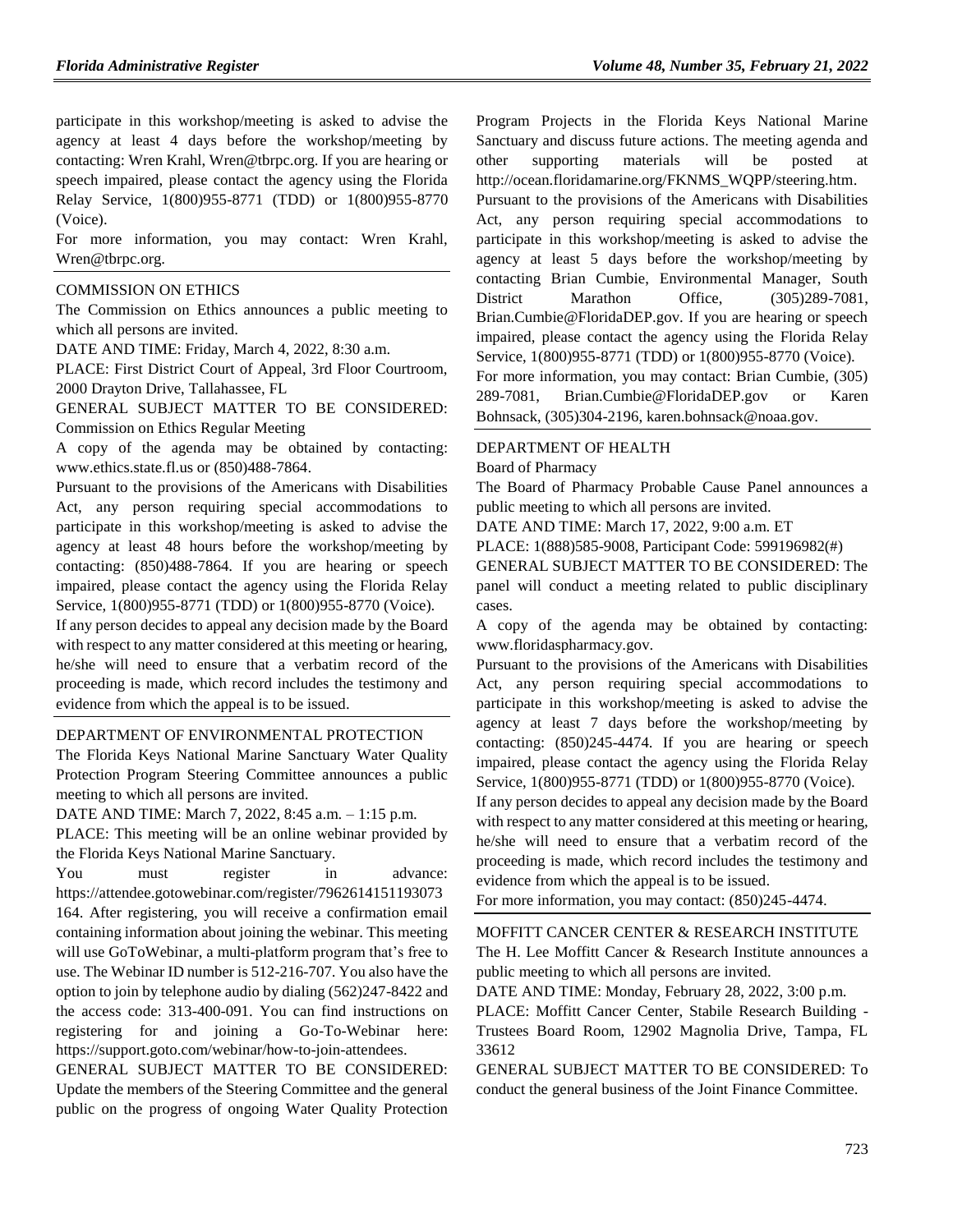A copy of the agenda may be obtained by contacting: Kathy McKinley, Administration, Moffitt Cancer Center, 12902 Magnolia Drive, Tampa, FL 33612.

Pursuant to the provisions of the Americans with Disabilities Act, any person requiring special accommodations to participate in this workshop/meeting is asked to advise the agency at least 24 hours before the workshop/meeting by contacting: Kathy McKinley. If you are hearing or speech impaired, please contact the agency using the Florida Relay Service, 1(800)955-8771 (TDD) or 1(800)955-8770 (Voice).

#### [CITIZENS PROPERTY INSURANCE CORPORATION](https://www.flrules.org/gateway/organization.asp?id=591)

The Citizens Property Insurance Corp announces a public meeting to which all persons are invited.

DATE AND TIME: March 18, 2022, 1:00 p.m.

PLACE: Zoom Webinar

## GENERAL SUBJECT MATTER TO BE CONSIDERED:

Finance and Investment Committee will meet via Zoom Webinar as described below. The purpose of this meeting is to discuss, but not limited to, committee updates.

Telephonic Only: Public Line: (786)653-1003, Participant Code: 898 0124 2389#

Zoom Webinar link available at www.citizensfla.com

A copy of the agenda may be obtained by contacting: Barbara Walker, (850)513-3744, or email Barbara.Walker@citizensfla.com.

### [CITIZENS PROPERTY INSURANCE CORPORATION](https://www.flrules.org/gateway/organization.asp?id=591)

The Exposure Reduction Committee of Citizens Property Insurance Corporation announces a telephone conference call to which all persons are invited.

DATE AND TIME: Tuesday, March 22, 2022, to convene immediately following the first two consecutive committee meetings (Audit and A&U), which begin at 2:00 p.m.

PLACE: Marriott Hotel, 1501 International Parkway, Lake Mary, FL 32746, Telephone Public Line: (786)635-1003, Code: 898 0124 2389

Zoom webinar link available at www.citizensfla.com

GENERAL SUBJECT MATTER TO BE CONSIDERED: Business before the Exposure Reduction Committee

A copy of the agenda may be obtained by contacting: The Corporate Website at https://www.citizensfla.com or Barbara Walker, (850)513-3744, 2101 Maryland Circle, Tallahassee, FL 32303.

Pursuant to the provisions of the Americans with Disabilities Act, any person requiring special accommodations to participate in this workshop/meeting is asked to advise the agency at least 5 days before the workshop/meeting by contacting: Barbara Walker, (850)513-3744, 2101 Maryland Circle, Tallahassee, FL 32303. If you are hearing or speech impaired, please contact the agency using the Florida Relay Service, 1(800)955-8771 (TDD) or 1(800)955-8770 (Voice).

## [CITIZENS PROPERTY INSURANCE CORPORATION](https://www.flrules.org/gateway/organization.asp?id=591)

The Citizens Property Insurance Corp. Actuarial and Underwriting Committee announces a public meeting to which all persons are invited.

DATE AND TIME: March 22, 2022, to convene immediately following the Audit committee which begins at 2:00 p.m.

PLACE: Marriott Hotel, Lake Mary

GENERAL SUBJECT MATTER TO BE CONSIDERED: Actuarial and Underwriting Committee will convene at Marriott Hotel, 1501 International Parkway, Lake Mary

The meeting details are as follows:

Date: March 22, 2022

Telephone: Public Line: (786)653-1003, Participant Code: 898 0124 2389#

Zoom Webinar link (for Audio and Presentation only) available at www.citizensfla.com

A copy of the agenda may be obtained by contacting: Barbara Walker, (850)445-9645, or email Barbara.Walker@citizensfla.com.

### [FLORIDA LEAGUE OF CITIES](https://www.flrules.org/gateway/organization.asp?id=670)

The Florida Association of Counties Trust (FACT) announces a public meeting to which all persons are invited.

DATE AND TIME: Friday, March 11, 2022, 8:30 a.m.

PLACE: 1600 Summit Lake Drive, Tallahassee, FL 32317

GENERAL SUBJECT MATTER TO BE CONSIDERED: Florida Association of Counties Trust general board meeting conducted through the use of communications media technology, as authorized by subsection 163.01(18), Florida Statutes.

A copy of the agenda may be obtained by contacting: Chris Krepcho, ckrepcho@flcities.com, (407)367-4004.

Pursuant to the provisions of the Americans with Disabilities Act, any person requiring special accommodations to participate in this workshop/meeting is asked to advise the agency at least 7 days before the workshop/meeting by contacting: Chris Krepcho, ckrepcho@flcities.com, (407)367- 4004. If you are hearing or speech impaired, please contact the agency using the Florida Relay Service, 1(800)955-8771 (TDD) or 1(800)955-8770 (Voice).

If any person decides to appeal any decision made by the Board with respect to any matter considered at this meeting or hearing, he/she will need to ensure that a verbatim record of the proceeding is made, which record includes the testimony and evidence from which the appeal is to be issued.

For more information, you may contact: Chris Krepcho, ckrepcho@flcities.com, (407)367-4004.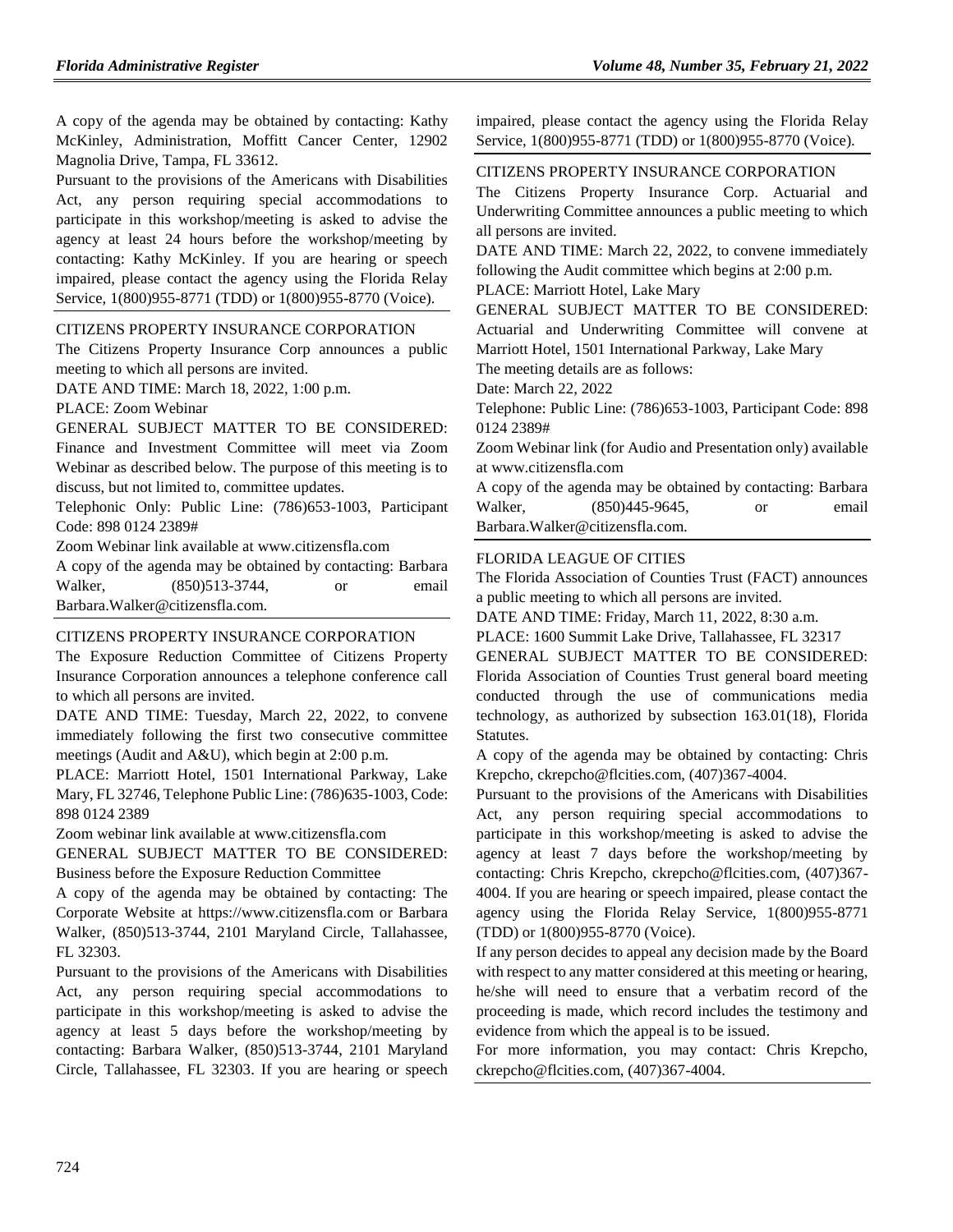## [HIGHER EDUCATIONAL FACILITIES FINANCING](https://www.flrules.org/gateway/organization.asp?id=1432)  [AUTHORITY](https://www.flrules.org/gateway/organization.asp?id=1432)

The Higher Educational Facilities Financing Authority announces a public meeting to which all persons are invited. DATE AND TIME: Monday, February 28, 2022, 11:00 a.m.

Eastern

PLACE: In the offices of the Higher Educational Facilities Financing Authority, 542 E Park Avenue, Tallahassee, Florida GENERAL SUBJECT MATTER TO BE CONSIDERED: Notice is hereby given that a public hearing will be held by the Higher Educational Facilities Financing Authority (the "Authority"), on February 28, 2022, 11:00 a.m. or as soon thereafter as practical, in the offices of the Authority, at 542 East Park Avenue, Tallahassee, Florida, for the purpose of receiving comments and hearing discussion concerning a plan of finance involving the issuance by the Authority of not to exceed \$55,000,000 in aggregate principal amount of its Higher Educational Facilities Financing Authority Revenue and Revenue Refunding Bonds, Series 2022 (St. Thomas University Project) (the "Series 2022 Bonds"), in one or more series from time to time, the proceeds of which will be loaned by the Authority to St. Thomas University, Inc. (the "Borrower"), and applied by the Borrower to (i) refund the Authority's Higher Educational Facilities Financing Authority Revenue Bonds, Series 2009 (St. Thomas University Project) (the "Series 2009 Bonds"), (ii) refinance the Borrower's obligations under a bank loan from Fifth Third Bank (the "2019 Loan"), (iii) pay the purchase option price to acquire certain facilities that are currently subject to a long-term capital lease between the Borrower and UHS-St. Thomas I, LLC (the "Capital Lease Buyout"), (iv) finance the cost of certain capital improvements to the Borrower's educational facilities, including, without limitation, improvements to the Borrower's academic and athletic facilities in an amount of approximately \$15,000,000 (the "New Money Project"), and (v) pay all or a portion of the costs of issuance of the Series 2022 Bonds. The proceeds of the Series 2009 Bonds were used to refinance the cost of acquisition, construction and equipping of certain capital improvements to the educational facilities owned by the Borrower, including, without limitation, to reimburse the Borrower for expenditures advanced for such capital improvements; the proceeds of the 2019 Loan were used to finance construction of and improvements to the Borrower's Gus Machado College of Business; and the facilities to be acquired through the Capital Lease Buyout consist of a 102-bed student dormitory (collectively, the "Refinanced Projects"). The Series 2022 Bonds are expected to be issued as qualified 501(c)(3) bonds as defined in Section 145 of the Internal Revenue Code of 1986, as amended (the "Code"). The New Money Project and the Refinanced Projects are or will be owned by the Borrower and are situated at the Borrower's sole campus located at 16401 N.W. 37th Avenue, Miami Gardens, Florida 33054.

The Authority shall not be obligated to pay the Series 2022 Bonds except from the proceeds derived from the repayment of a loan to the Borrower and neither the faith and credit nor the taxing power of the Authority, the State or any political subdivision thereof shall be pledged to the payment of the principal of or the interest, or premium, if any, on the Series 2022 Bonds. The Authority has no taxing power. The Borrower has supplied the information in this Notice regarding the use of proceeds of the Series 2022 Bonds and the facilities being financed or refinanced therewith.

All interested or affected taxpayers, property owners and citizens are invited to attend this public hearing in person, at the Authority's offices located at the address specified below, or via teleconference, dial 1(800)719-7514 (toll-free) and when prompted enter the conference code: 596984, and, either personally or through their representatives, will be given an opportunity to express their views concerning the proposed project and the issuance of the proposed bonds. Anyone desiring to make written comments may file them with the Authority, 542 East Park Avenue, Tallahassee, Florida 33201, Attention: Secretary. Comments made at the hearing are for the consideration of the Authority and will not bind the Authority to any action it may or may not take.

In accordance with the Americans with Disabilities Act, persons needing a special accommodation to participate in this proceeding should contact the Authority no later than five days prior to the proceeding at the address given in this notice. Telephone: (850)681-3188 x 201.

SHOULD ANY PERSON DECIDE TO APPEAL ANY DECISION MADE BY THE AUTHORITY WITH RESPECT TO ANY MATTER CONSIDERED AT SUCH HEARING, SUCH PERSON WILL NEED A RECORD OF THE PROCEEDINGS AND, FOR THAT PURPOSE, SUCH PERSON MAY NEED TO ENSURE THAT A VERBATIM RECORD OF THE PROCEEDINGS IS MADE, WHICH RECORD INCLUDES THE TESTIMONY AND EVIDENCE UPON WHICH THE APPEAL IS TO BE BASED.

This notice is given pursuant to Section 147(f) of the Code. A copy of the agenda may be obtained by contacting: Danie Griffin-Turner, Administrative Director, (850)681-3188 Ext 201.

[INWOOD CONSULTING ENGINEERS, INC.](https://www.flrules.org/gateway/organization.asp?id=992)

The Florida Department of Transportation (FDOT) announces a public meeting to which all persons are invited.

DATE AND TIME: Tuesday, March 1, 2022, 5:30 p.m.

PLACE: Virtually on GoTo Webinar; By phone at (415)930- 5321 with passcode 687-174-183; In-Person at Cocoa Beach Public Library.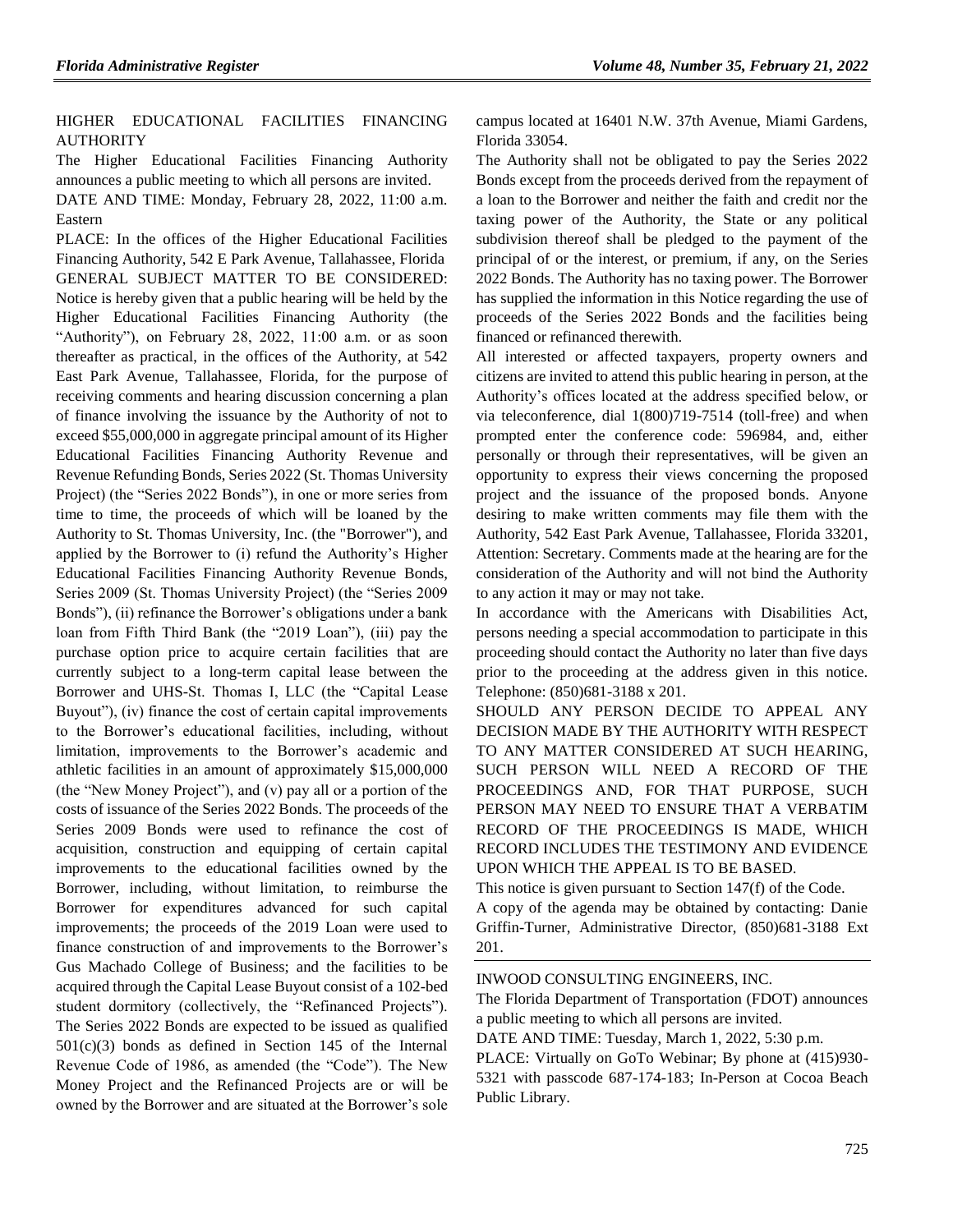GENERAL SUBJECT MATTER TO BE CONSIDERED: A public meeting will be held regarding project plans on S.R. A1A between north of Crescent Beach Drive to south of Minutemen Causeway (FPID No.: 445867-1) and a drainage improvement project along S.R. A1A (FPID No.: 448636-1).

The purpose of these projects is to enhance pedestrian safety along S.R. A1A between north of Crescent Beach Drive to south of Minutemen Causeway by adding new pedestrian midblock crossings and to address drainage concerns. The public meeting is being held to present information and receive community feedback.

The Department is offering multiple ways for the community to participate in the meeting. All participants, regardless of platform they choose, will receive the same information on the proposed project.

Virtual Option: Interested persons may join the Virtual Public Meeting (VPM) from a computer, tablet, or mobile device. A VPM is a free live presentation or webinar over the internet. For this option, advance registration is required by visiting https://attendee.gotowebinar.com/register/2445801842597688 46. Once registered, participants will receive a confirmation email containing information about joining the meeting online. Please note, Internet Explorer cannot be used to register or attend this webinar. If joining online, please provide adequate log-in time to view the presentation in its entirety.

Phone Option (Listen Only): Participants may join the meeting in listen-only mode by dialing (415)930-5321 and entering the passcode 687-174-183 when prompted.

In-Person Open House Option: Participants may attend in person by going to Cocoa Beach Public Library – Community Room, 550 N. Brevard Ave, Cocoa Beach, FL 32931 anytime between 5:30 p.m.  $-7:00$  p.m. to view a looping presentation and project displays, speak with project team members, and submit comments or questions. If attending in person, please remember to follow all safety and sanitation guidelines. If you are feeling unwell, please consider attending the meeting virtually or by phone.

Attendees will be asked to follow all safety and sanitation guidelines as well as adhere to any local ordinances. Persons who are not feeling well should not attend the in-person meeting.

The virtual and in-person meeting location will open at 5:30 p.m. on Tuesday, March 1. If joining online, please allow adequate log-in time to view the presentation in its entirety.

All meeting materials, including the presentation, will be available on the project websites at www.cflroads.com/project/445867-1 or

www.cflroads.com/project/448636-1 prior to the meeting. FDOT is sending notices to all property owners, business

owners, interested persons and organizations to provide the

opportunity to offer comments and express their views regarding this project and the proposed improvements.

Public participation is solicited without regard to race, color, national origin, age, sex, religion, disability, or family status. Persons wishing to express their concerns relative to FDOT compliance with Title VI may do so by contacting Jennifer Smith, FDOT District Five Title VI Coordinator, at Jennifer.Smith2@dot.state.fl.us.

A copy of the agenda may be obtained by contacting: Not applicable.

Pursuant to the provisions of the Americans with Disabilities Act, any person requiring special accommodations to participate in this workshop/meeting is asked to advise the agency at least seven (7) days before the workshop/meeting by contacting: FDOT Project Manager Sam Jumber, P.E., at (386)943-5244, or by email at Sam.Jumber@dot.state.fl.us. If you are hearing or speech impaired, please contact the agency using the Florida Relay Service, 1(800)955-8771 (TDD) or 1(800)955-8770 (Voice).

For more information, you may contact: For more information, you may contact: FDOT Project Manager Sam Jumber, P.E., by phone at (386)943-5244, by email at Samuel.Jumber@dot.state.fl.us, or U.S. mail at Florida Department of Transportation, 719 South Woodland Boulevard, DeLand, FL 32720. Information about this project is also available online at www.cflroads.com. Simply type 445867-1 in the search box, click "go" and then select the project. We encourage you to participate in the S.R. A1A Safety Project public meeting.

[INWOOD CONSULTING ENGINEERS, INC.](https://www.flrules.org/gateway/organization.asp?id=992)

The Florida Department of Transportation (FDOT) announces a public meeting to which all persons are invited.

DATE AND TIME: New Date: Thursday, March 3, 2022, 5:30 p.m.

PLACE: Virtually on GoTo Webinar; By phone at (415)655- 0052 with passcode 970-201-133; In-Person at Central Florida Zoo & Botanical Gardens

GENERAL SUBJECT MATTER TO BE CONSIDERED: NOTICE – MEETING RESCHEDULED FOR SEMINOLE COUNTY TRUCK AND FREIGHT SITE ANALYSIS PD&E **STUDY** 

A public meeting has been rescheduled regarding project plans for the Truck and Freight Alternative Site Analysis Project Development and Environment (PD&E) Study in Seminole County. (FPID no. 447724-1-22-01)

The meeting will now take place on Thursday, March 3, 2022, 5:30 p.m. at the original location -Central Florida Zoo & Botanical Gardens – Safari Room, 3755 W. Seminole Blvd., Sanford, FL 32771. The public meeting was originally scheduled for Wednesday, January 26, 2022.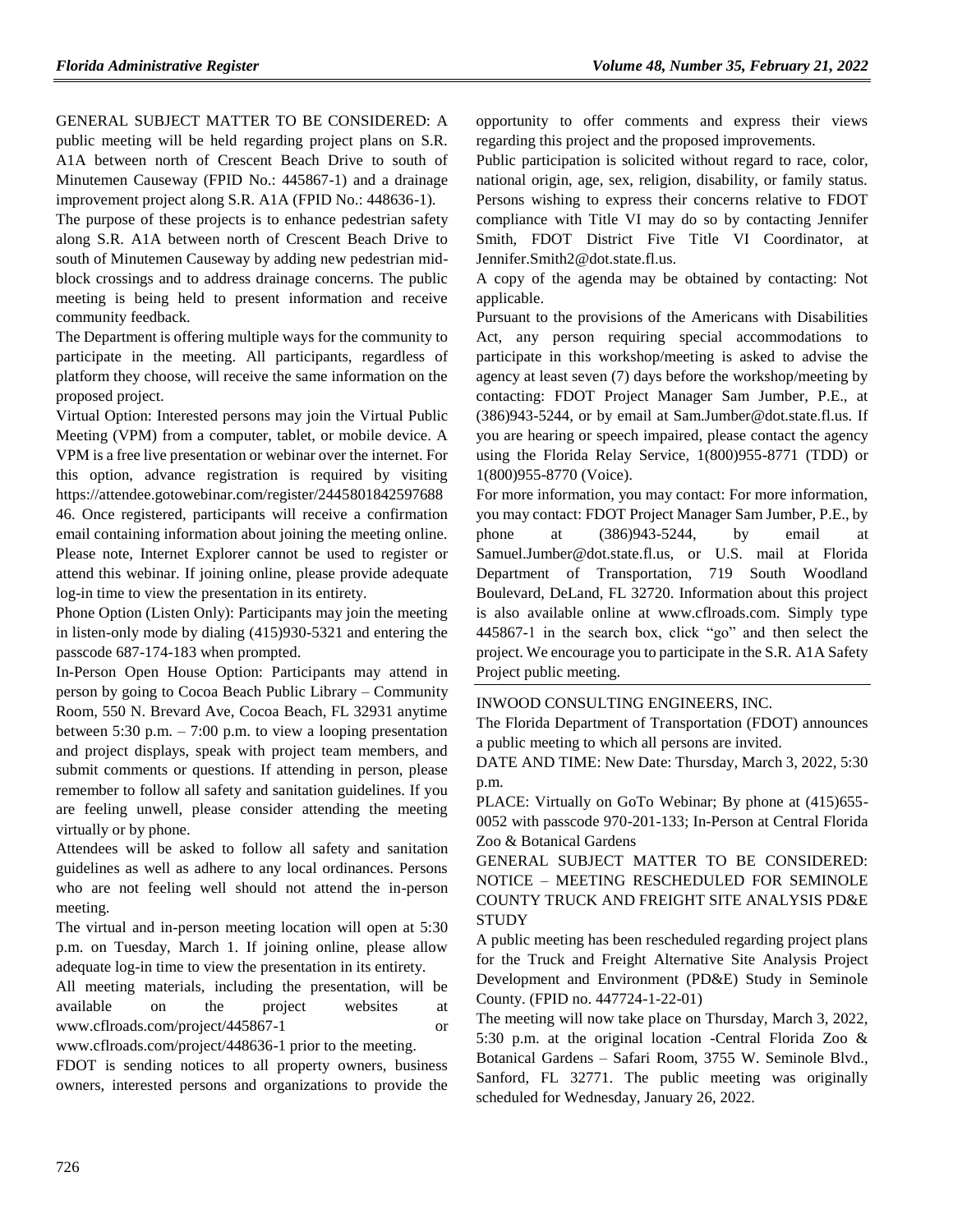Meetings for this project are being rescheduled to give additional time for further coordination, which will allow for expanded public outreach efforts prior to the meetings as well as additional details to be provided at the scheduled meetings.

The purpose of this project is to evaluate and recommend potential truck and freight parking site alternatives along the I-4 corridor that are viable for private and public operator use. The public meeting is being held to present information and receive community feedback.

Additional public meetings for prospective truck parking site alternatives along the I-4 corridor have been rescheduled to be held in Orange, Osceola, and Volusia counties in April 2022. Each public meeting for this project will include the same information and presentation on potential sites across all counties.

The Department is offering multiple ways for the community to participate in the meeting. All participants, regardless of platform they choose, will receive the same information on the proposed project.

Virtual Option: Interested persons may join the Virtual Public Meeting (VPM) from a computer, tablet, or mobile device. A VPM is a free live presentation or webinar over the internet. For this option, advance registration is required by visiting https://attendee.gotowebinar.com/register/2401317321618411

787. Once registered, participants will receive a confirmation email containing information about joining the meeting online. Please note, Internet Explorer cannot be used to register or attend this webinar. If joining online, please provide adequate log-in time to view the presentation in its entirety.

Phone Option (Listen Only): Participants may join the meeting in listen-only mode by dialing (415)655-0052 and entering the passcode 970-201-133 when prompted.

In-Person Open House Option: Participants may attend in person by going to Central Florida Zoo & Botanical Gardens – Safari Room, 3755 W. Seminole Blvd., Sanford, FL 32771 anytime between 5:30 p.m. – 7:00 p.m. to view a looping presentation and project displays, speak with project team members, and submit comments or questions. If attending in person, please remember to follow all safety and sanitation guidelines. If you are feeling unwell, please consider attending the meeting virtually or by phone.

Attendees will be asked to follow all safety and sanitation guidelines as well as adhere to any local ordinances. Persons who are not feeling well should not attend the in-person meeting.

All meeting materials, including the presentation, will be available on the project website at https://www.cflroads.com/project/447724-1 prior to the meeting.

FDOT is sending notices to all property owners, business owners, interested persons and organizations to provide the opportunity to offer comments and express their views regarding this project and the proposed improvements.

Public participation is solicited without regard to race, color, national origin, age, sex, religion, disability, or family status. Persons wishing to express their concerns relative to FDOT compliance with Title VI may do so by contacting Jennifer Smith, FDOT District Five Title VI Coordinator, at Jennifer.Smith2@dot.state.fl.us.

The environmental review, consultation, and other actions required by applicable federal environmental laws for this project are being, or have been, carried on by FDOT pursuant to 23 U.S.C. §327 and a Memorandum of Understanding dated December 14, 2016, and executed by the Federal Highway Administration and FDOT.

A copy of the agenda may be obtained by contacting: Not applicable.

Pursuant to the provisions of the Americans with Disabilities Act, any person requiring special accommodations to participate in this workshop/meeting is asked to advise the agency at least seven (7) days before the workshop/meeting by contacting: FDOT Project Manager Mark Trebitz, P.E. at (386)943-5157, or by email at Mark.Trebitz@dot.state.fl.us. If you are hearing or speech impaired, please contact the agency using the Florida Relay Service, 1(800)955-8771 (TDD) or 1(800)955-8770 (Voice).

For more information, you may contact: For more information, you may contact: FDOT Project Manager Mark Trebitz, P.E. by phone at (386)943-5157, by email at Mark.Trebitz@dot.state.fl.us, or U.S. mail at Florida Department of Transportation, 719 South Woodland Boulevard, DeLand, FL 32720. Information about this project is also available online at www.cflroads.com. Simply type 447724-1 in the search box, click "go" and then select the project. We encourage you to participate in the Truck and Freight Alternative Site Analysis PD&E Study public meeting.

#### [THE VALERIN GROUP, INC.](https://www.flrules.org/gateway/organization.asp?id=1012)

The Florida Department of Transportation (FDOT) announces a public meeting to which all persons are invited.

DATE AND TIME: Thursday, March 3, 2022, 5:30 p.m.

PLACE: Virtually on GoTo Webinar; By phone at 1(877)568- 4108 with passcode 567-511-464; In-Person at Good Shepherd Lutheran Church

GENERAL SUBJECT MATTER TO BE CONSIDERED: A public meeting will be held regarding project plans on Garden Street (State Road (S.R.) 406) at Christian Court Median Modifications. (FPID no. 922100-5)

The purpose of this project is to improve safety at the intersection of Garden Street and Christian Court in Titusville, Brevard County, by converting the full median opening to a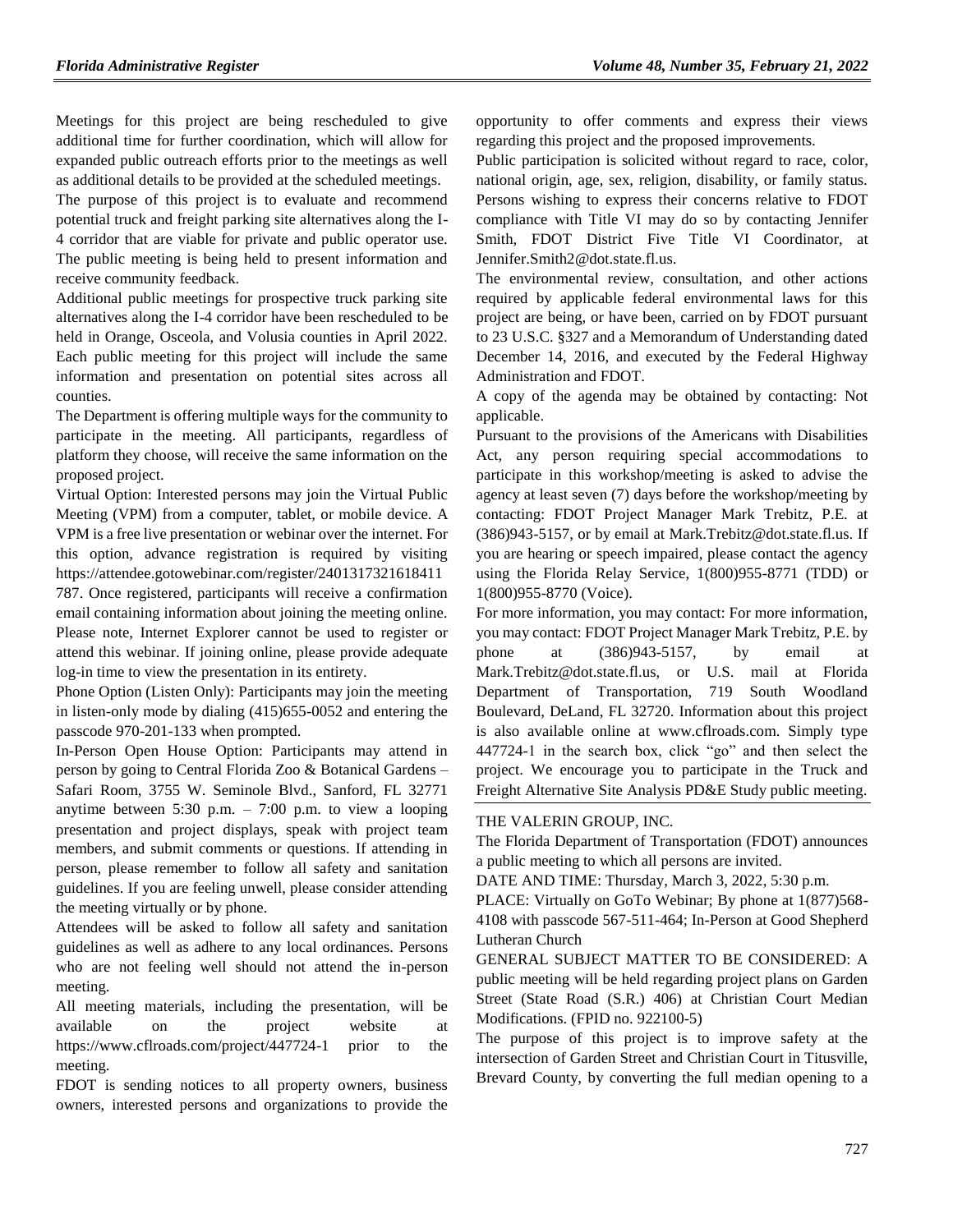bidirectional median opening. The public meeting is being held to present information and receive community feedback.

The Department is offering multiple ways for the community to participate in the meeting. All participants, regardless of platform they choose, will receive the same information on the proposed project.

Virtual Option: Interested persons may join the Virtual Public Meeting (VPM) from a computer, tablet, or mobile device. A VPM is a free live presentation or webinar over the internet. For this option, advance registration is required by visiting fdot.cc/Garden\_Street\_Median\_Modifications. Once registered, participants will receive a confirmation email containing information about joining the meeting online. Please note, Internet Explorer cannot be used to register or attend this webinar. If joining online, please provide adequate log-in time to view the presentation in its entirety.

Phone Option (Listen Only): Participants may join the meeting in listen-only mode by dialing 1(877)568-4108 and entering the passcode 567-511-464 when prompted.

In-Person Option: Participants may attend in person by going to Good Shepherd Lutheran Church, 2073 Garden Street, Titusville, FL 32796. If attending in person, please remember to follow all safety and sanitation guidelines. If you are feeling unwell, please consider attending the meeting virtually or by phone.

Attendees will be asked to follow all safety and sanitation guidelines as well as adhere to any local ordinances. Persons who are not feeling well should not attend the in-person meeting.

All meeting materials, including the presentation, will be available on the project website at www.cflroads.com/project/992100-5 prior to the meeting.

FDOT is sending notices to all property owners, business owners, interested persons and organizations to provide the opportunity to offer comments and express their views regarding this project and the proposed improvements.

Public participation is solicited without regard to race, color, national origin, age, sex, religion, disability, or family status. Persons wishing to express their concerns relative to FDOT compliance with Title VI may do so by contacting Jennifer Smith, FDOT District Five Title VI Coordinator, at Jennifer.Smith2@dot.state.fl.us.

A copy of the agenda may be obtained by contacting: Not applicable.

Pursuant to the provisions of the Americans with Disabilities Act, any person requiring special accommodations to participate in this workshop/meeting is asked to advise the agency at least 7 days before the workshop/meeting by contacting: FDOT Manager Richard Smith by phone at (386)943-5326, by email at Richard.Smith@dot.state.fl.us. If you are hearing or speech impaired, please contact the agency using the Florida Relay Service, 1(800)955-8771 (TDD) or 1(800)955-8770 (Voice).

For more information, you may contact: For more information, you may contact: FDOT Manager Richard Smith by phone at (386)943-5326, by email at Richard.Smith@dot.state.fl.us, or U.S. mail at Florida Department of Transportation, 719 South Woodland Boulevard, M.S. 562, DeLand, FL 32720. Information about this project is also available online at www.cflroads.com. Simply type 922100-5 in the search box, click "go" and then select the project. We encourage you to participate in the Garden Street at Christian Court Median Modifications public meeting.

### [INFINITE SOURCE COMMUNICATIONS GROUP, LLC](https://www.flrules.org/gateway/organization.asp?id=1035)

The Florida Department of Transportation District Four announces a public meeting to which all persons are invited.

DATE AND TIME: The Public Meeting is scheduled for Thursday, February 24, 2022, 6:00 p.m., and will be offered in two different formats: virtual and in-person.

PLACE: The Public Meeting will be offered in two different formats at the same time: virtual and in-person.

To participate in the virtual (online) Public Meeting from your computer, tablet or smartphone please register using the link: https://attendee.gotowebinar.com/register/1430215457268341 520.

Participants can also use their phone by dialing in to (951)384- 3421, Access code: 263-168-234.

The in-person public meeting will take place at the same time and will be held at the Hampton Inn Fort Lauderdale, located at 250 N Andrews Ave, Fort Lauderdale, FL 33301. The latest social distancing guidelines will be followed.

GENERAL SUBJECT MATTER TO BE CONSIDERED: The Florida Department of Transportation (FDOT) District Four will hold a public meeting for a roadway improvement project along State Road (SR) 842/Broward Boulevard from west of NW 42 Avenue to SW 22 Avenue, in Broward County. The project identification numbers are 446094-1-52-01, 446094-1- 52-02, and 441799-1-52-01. The Public Meeting will be offered in two different formats: virtual and in-person.

Both formats will consist of a formal presentation followed by an open discussion. Staff will be available to answer questions and provide assistance. Comments and questions will be responded to in the order received. If your question is not responded to during the event, a response will be provided in writing following the meeting. Questions and comments may also be submitted prior to the meeting by emailing the Project Manager.

A copy of the agenda may be obtained by contacting: FDOT Project Manager, Mr. Kenzot Jasmin, P.E. at (954)777-4462 or via email at Kenzot.Jasmin@dot.state.fl.us.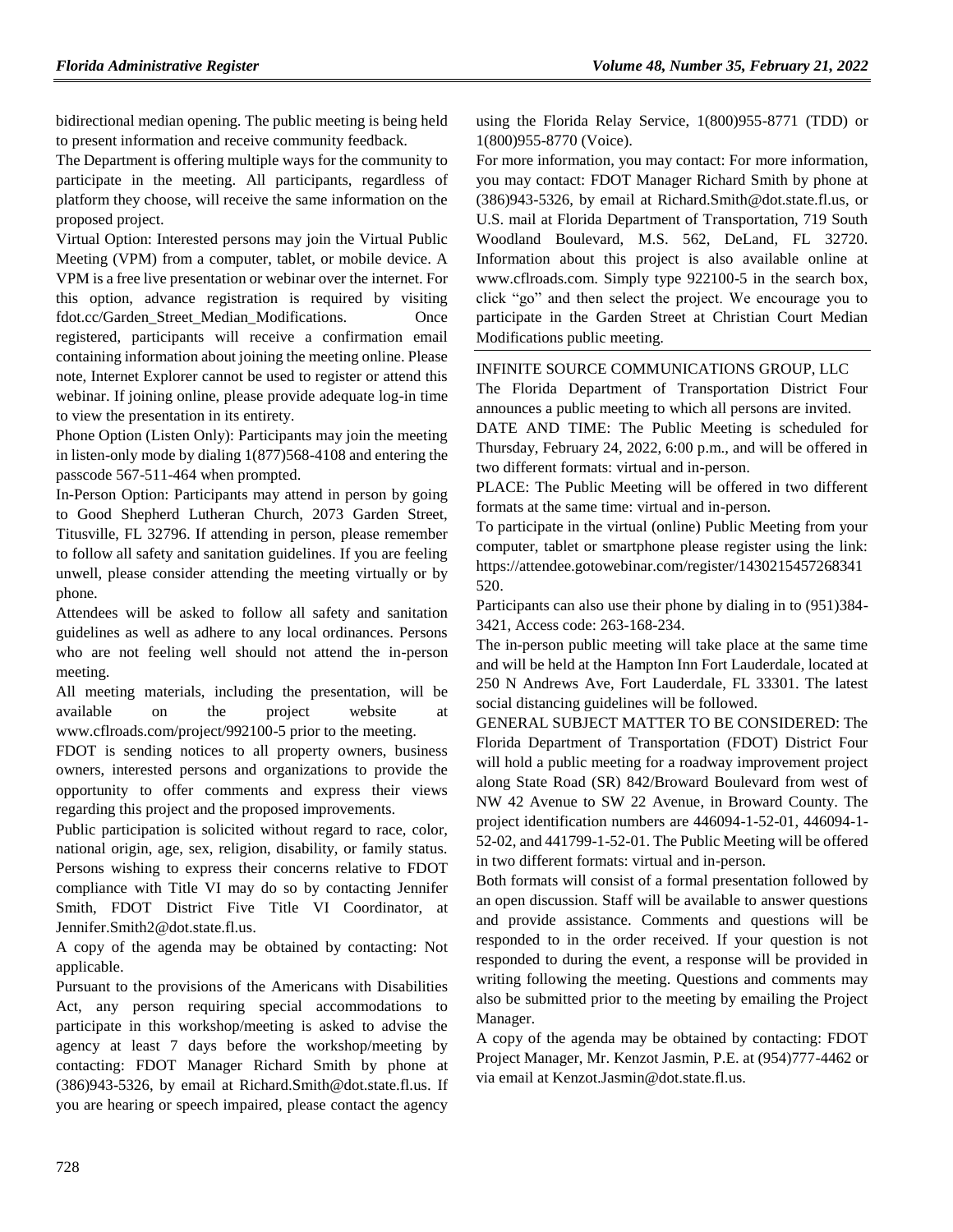Public participation is solicited without regard to race, color, national origin, age, sex, religion, disability or family status.

Pursuant to the provisions of the Americans with Disabilities Act, any person requiring special accommodations to participate in this workshop/meeting is asked to advise the agency at least 7 days before the workshop/meeting by contacting: FDOT Project Manager, Mr. Kenzot Jasmin, P.E. at (954)777-4462 or via email at Kenzot.Jasmin@dot.state.fl.us. If you are hearing or speech impaired, please contact the agency using the Florida Relay Service, 1(800)955-8771 (TDD) or 1(800)955-8770 (Voice).

For more information, you may contact: FDOT Project Manager, Mr. Kenzot Jasmin, P.E. at (954)777-4462 or via email at Kenzot.Jasmin@dot.state.fl.us.

## Section VII Notice of Petitions and Dispositions

Regarding Declaratory Statements

## NONE

# Section VIII Notice of Petitions and Dispositions Regarding the Validity of Rules

Notice of Petition for Administrative Determination has been filed with the Division of Administrative Hearings on the following rules:

## **NONE**

Notice of Disposition of Petition for Administrative Determination has been filed with the Division of Administrative Hearings on the following rules:

## NONE

Section IX Notice of Petitions and Dispositions Regarding Non-rule Policy Challenges

NONE

# Section X Announcements and Objection Reports of the Joint Administrative Procedures **Committee**

## NONE

Section XI Notices Regarding Bids, Proposals and Purchasing

## [DEPARTMENT OF EDUCATION](https://www.flrules.org/gateway/department.asp?id=6) DISTRICT BOARD OF TRUSTEES MIAMI DADE COLLEGE 11011 S.W. 104th STREET

MIAMI, FL 33176-3393

Miami Dade College is seeking electronic responses to the Request for Proposal (RFP) listed below. All solicitation documents, announcements, scheduled meetings, and links will be posted on, and communicated through, the Miami Dade College BidNet Direct website:

https://www.bidnetdirect.com/florida/miamidadecollege BID NUMBER: 2022-RM1-11

BID TITLE: Early Career & Technical Education STEM-Miami Tech Charter School Partnership

Due Date: by 3:00 p.m. ET, March 22, 2022

Pre-Proposal Meeting Date/Time: TBD

Contact for this solicitation: Roman Martinez, MPA, CPPO, CPPB - rmartin9@mdc.edu.

If a person decides to appeal any decision with respect to any matter considered at the above-cited meeting, you will need a record of the proceedings, and for such purpose you may need to ensure that a verbatim record of the proceedings is made, which record includes the testimony and evidence upon which the appeal is to be based. A copy of the agenda may be obtained by writing to: Miami Dade College, Office of the Purchasing Director, 11011 S.W. 104 Street, Miami, FL 33176 or by calling: (305)237-2402.

[REGIONAL PLANNING COUNCILS](https://www.flrules.org/gateway/department.asp?id=29)

[Apalachee Regional Planning Council](https://www.flrules.org/gateway/organization.asp?id=68)

RFQ - Franklin County Community Transportation Coordinator

Request for Letters of Interest and Qualifications

For the Community Transportation Coordinator

Under the Transportation Disadvantaged Program

In the Service Area of Franklin County, Florida

The Apalachee Regional Planning Council is seeking qualifications from entities interested in serving as the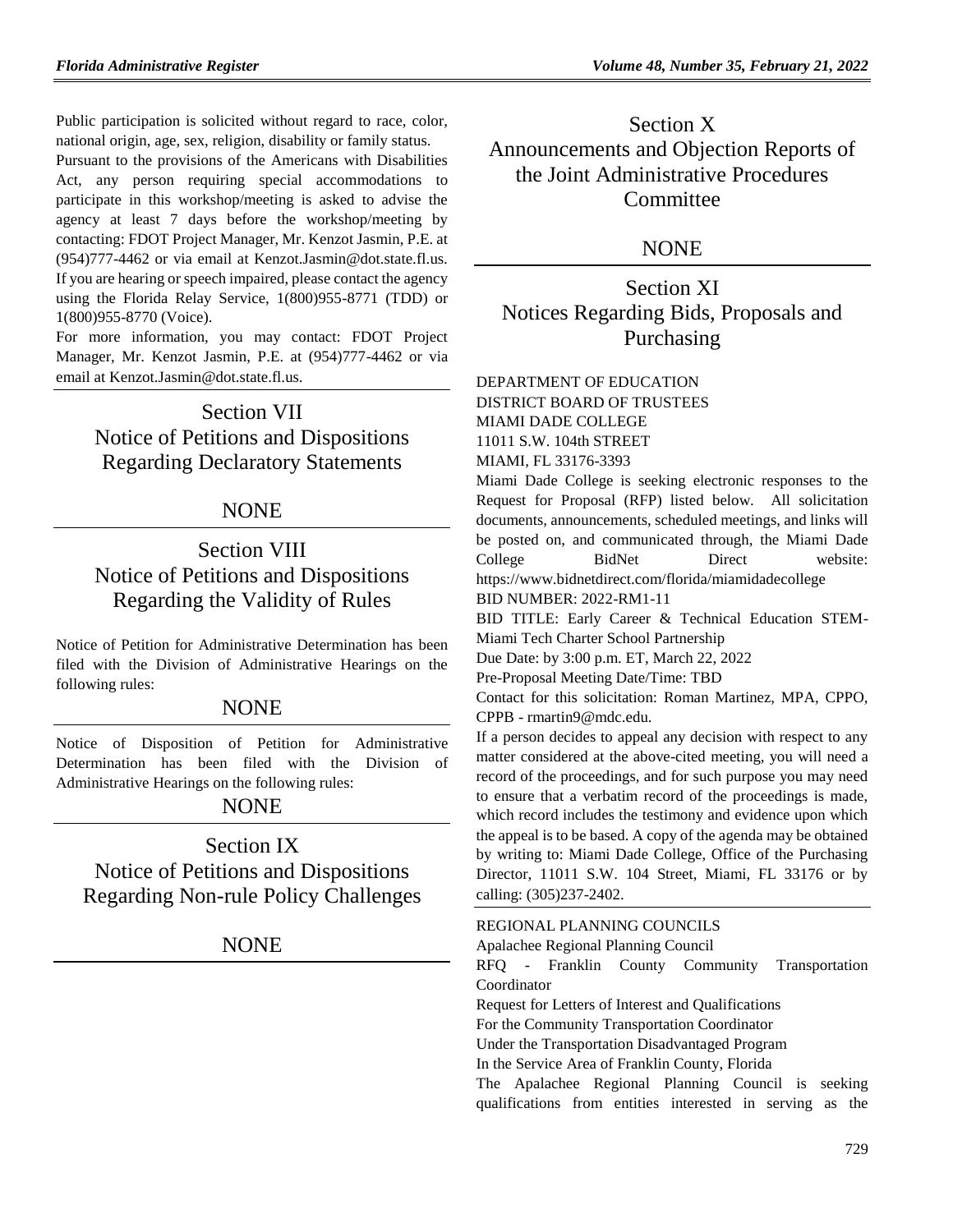Community Transportation Coordinator (CTC) for Franklin County, Florida. The selected entity will be recommended to the Florida Commission for the Transportation Disadvantaged (CTD). If approved by the CTD, the selected contractor will coordinate the administration and operation of the Franklin County Transportation Disadvantaged system, as authorized by Chapter 427, Florida Statutes, and more fully described in Rule 41-2, Florida Administrative Code, beginning July 1, 2022.

Interested entities are required to provide the following as proof of qualifications:

description of organization,

proposed local organizational chart,

coordination experience,

proposed scheduling and routing software to be used,

description of experience with vehicle acquisition and a list of vehicles to be used (if applicable),

description of experience with grant applications and administration,

proof of insurability,

credit references,

a current financial statement,

the company's Federal Employer Identification Number, and a statement that the company is registered to do business in

Florida.

Interested entities should submit one (1) original and three (3) copies of their expression of interest and qualifications in a sealed envelope to the Apalachee Regional Planning Council, 2507 Callaway Road, Suite 200, Tallahassee, Florida 32303 by 5:00 p.m. Eastern Time on Monday March 14, 2022. The envelope must be marked, "LETTER OF INTEREST AND QUALIFICATIONS FOR FRANKILN COUNTY CTC." Faxed and emailed responses WILL NOT be accepted. Responses received after the deadline will not be considered and the interested entities will be notified. Only responses to the request for letters of interest will be considered if a request for proposals is issued for the CTC.

Questions should be addressed to: Mr. Kwentin Eastberg, Deputy Director, Apalachee Regional Planning Council, at the address listed above. The Apalachee Regional Planning Council reserves the right to accept or reject any and all responses in the best interest of the service area and the State.

#### [REGIONAL PLANNING COUNCILS](https://www.flrules.org/gateway/department.asp?id=29)

[Apalachee Regional Planning Council](https://www.flrules.org/gateway/organization.asp?id=68)

RFQ - Gadsden County Community Transportation Coordinator

Request for Letters of Interest and Qualifications

For the Community Transportation Coordinator

Under the Transportation Disadvantaged Program In the Service Area of Gadsden County, Florida

The Apalachee Regional Planning Council is seeking qualifications from entities interested in serving as the Community Transportation Coordinator (CTC) for Gadsden County, Florida. The selected entity will be recommended to the Florida Commission for the Transportation Disadvantaged (CTD). If approved by the CTD, the selected contractor will coordinate the administration and operation of the Gadsden County Transportation Disadvantaged system, as authorized by Chapter 427, Florida Statutes, and more fully described in Rule 41-2, Florida Administrative Code, beginning July 1, 2022.

Interested entities are required to provide the following as proof of qualifications:

description of organization,

proposed local organizational chart,

coordination experience,

proposed scheduling and routing software to be used,

description of experience with vehicle acquisition and a list of vehicles to be used (if applicable),

description of experience with grant applications and administration,

proof of insurability,

credit references,

a current financial statement,

the company's Federal Employer Identification Number, and a statement that the company is registered to do business in Florida.

Interested entities should submit one (1) original and three (3) copies of their expression of interest and qualifications in a sealed envelope to the Apalachee Regional Planning Council, 2507 Callaway Road, Suite 200, Tallahassee, Florida 32303 by 5:00 p.m. Eastern Time on Monday March 14, 2022. The envelope must be marked, "LETTER OF INTEREST AND QUALIFICATIONS FOR GADSDEN COUNTY CTC." Faxed and emailed responses WILL NOT be accepted. Responses received after the deadline will not be considered and the interested entities will be notified. Only responses to the request for letters of interest will be considered if a request for proposals is issued for the CTC.

Questions should be addressed to: Mr. Kwentin Eastberg, Deputy Director, Apalachee Regional Planning Council, at the address listed above. The Apalachee Regional Planning Council reserves the right to accept or reject any and all responses in the best interest of the service area and the State.

#### [REGIONAL PLANNING COUNCILS](https://www.flrules.org/gateway/department.asp?id=29)

[Apalachee Regional Planning Council](https://www.flrules.org/gateway/organization.asp?id=68)

RFQ - Gulf County Community Transportation Coordinator Request for Letters of Interest and Qualifications For the Community Transportation Coordinator Under the Transportation Disadvantaged Program In the Service Area of Gulf County, Florida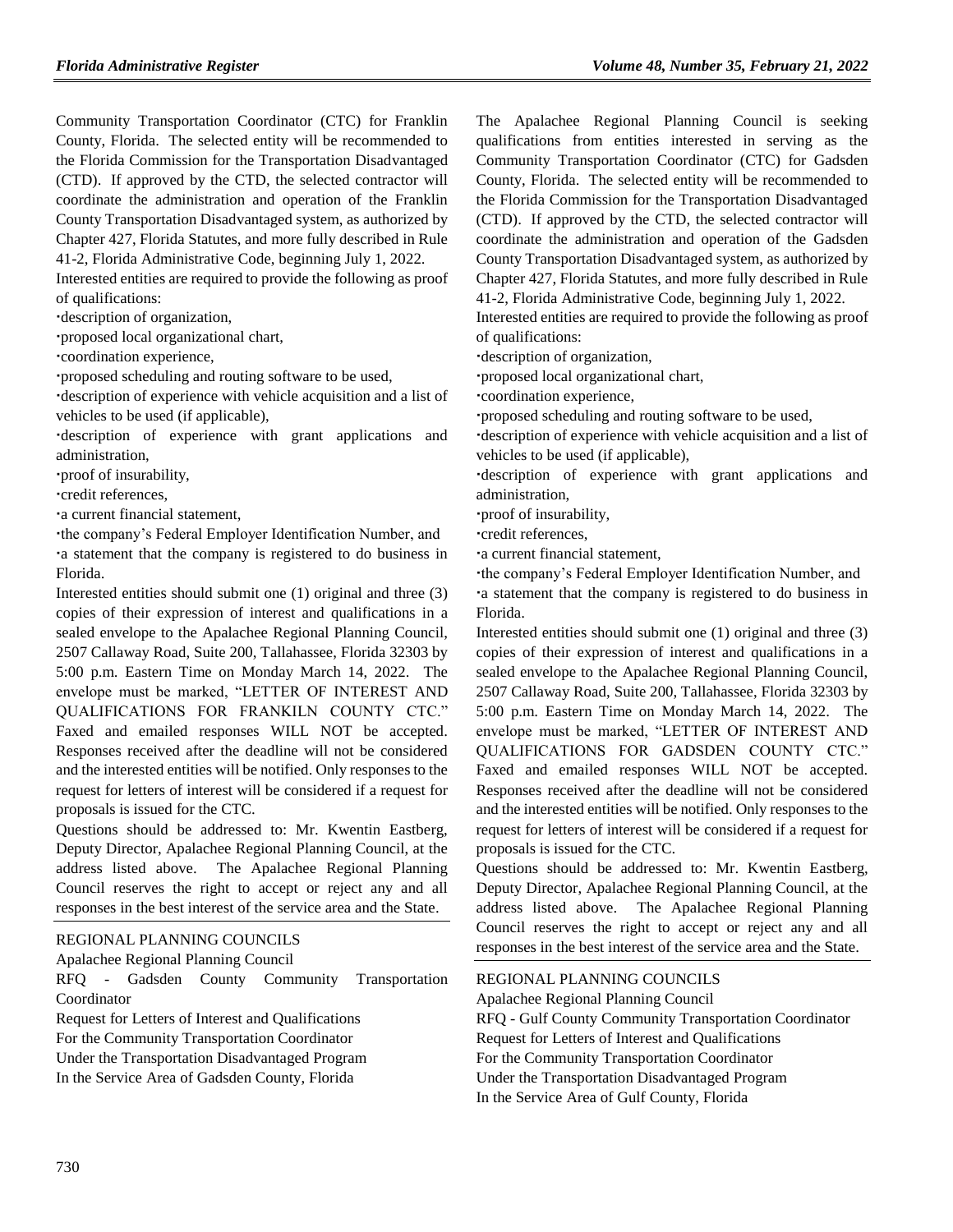The Apalachee Regional Planning Council is seeking qualifications from entities interested in serving as the Community Transportation Coordinator (CTC) for Gulf County, Florida. The selected entity will be recommended to the Florida Commission for the Transportation Disadvantaged (CTD). If approved by the CTD, the selected contractor will coordinate the administration and operation of the Gulf County Transportation Disadvantaged system, as authorized by Chapter 427, Florida Statutes, and more fully described in Rule 41-2, Florida Administrative Code, beginning July 1, 2022.

Interested entities are required to provide the following as proof of qualifications:

description of organization,

proposed local organizational chart,

coordination experience,

proposed scheduling and routing software to be used,

description of experience with vehicle acquisition and a list of vehicles to be used (if applicable),

description of experience with grant applications and administration,

proof of insurability,

credit references,

a current financial statement,

the company's Federal Employer Identification Number, and a statement that the company is registered to do business in Florida.

Interested entities should submit one (1) original and three (3) copies of their expression of interest and qualifications in a sealed envelope to the Apalachee Regional Planning Council, 2507 Callaway Road, Suite 200, Tallahassee, Florida 32303 by 5:00 p.m. Eastern Time on Monday March 14, 2022. The envelope must be marked, "LETTER OF INTEREST AND QUALIFICATIONS FOR GULF COUNTY CTC." Faxed and emailed responses WILL NOT be accepted. Responses received after the deadline will not be considered and the interested entities will be notified. Only responses to the request for letters of interest will be considered if a request for proposals is issued for the CTC.

Questions should be addressed to: Mr. Kwentin Eastberg, Deputy Director, Apalachee Regional Planning Council, at the address listed above. The Apalachee Regional Planning Council reserves the right to accept or reject any and all responses in the best interest of the service area and the State.

[DEPARTMENT OF FINANCIAL SERVICES](https://www.flrules.org/gateway/department.asp?id=69)

Notice of Invitation to Bid Notice of Invitation to Bid Department of Financial Services 2122-01 ITB IF Vehicle Equipment

The Department of Financial Services (Department) is issuing this Invitation to Bid (ITB) to solicit Responses from one or more entities (Respondents) that are qualified and capable of outfitting its law enforcement vehicles. The solicitation will be administered through the Vendor Bid System (VBS). The submitted Response must comply with the terms and conditions stated in the ITB.

Point of Contact/Procurement Officer: All questions must be in writing and should reference the above solicitation number and title. Submit all questions to Procurement Officer, Edward Nabong, via email at DFSPurchasing@myfloridacfo.com.

Response Due Date: March 17, 2022 by 4:00 p.m. ET, to the Procurement Officer identified, at the following office location: Department of Financial Services, 200 East Gaines Street, Larson Building, Suite 146, Tallahassee, Florida 32399-0347.

The Department reserves the right to issue amendments, addenda, and changes to the timeline and specifically to any public meeting identified within the solicitation. The Department will post notice of any changes regarding this solicitation or additional meetings within the VBS in accordance with subsection 287.042(3), Florida Statutes, and will not re-advertise the notice in the Florida Administrative Register (FAR). To access the VBS go to the following web address: [http://vbs.dms.state.fl.us/vbs/main\\_menu.](http://vbs.dms.state.fl.us/vbs/main_menu)

ADA Requirements: Pursuant to the provisions of the Americans with Disabilities Act, any person requiring special accommodations to participate in any meeting is asked to advise the agency at least 48 hours before the meeting by contacting: Procurement Officer – see above. If you are hearing or speech impaired, please contact the agency using the Florida Relay Service, 1(800)955-8771 (TDD) or 1(800)955-8770 (Voice).

# Section XII Miscellaneous

#### **[DEPARTMENT OF STATE](https://www.flrules.org/gateway/department.asp?id=1)**

Index of Administrative Rules Filed with the Secretary of State Pursuant to subparagraph  $120.55(1)(b)6. - 7$ ., F.S., the below list of rules were filed in the Office of the Secretary of State between 3:00 p.m., Monday, February 14, 2022 and 3:00 p.m., Friday, February 18, 2022.

| Rule No.   | <b>File Date</b> | <b>Effective</b><br><b>Date</b> |
|------------|------------------|---------------------------------|
| $2B-1.003$ | 2/17/2022        | 3/9/2022                        |
| 25-30.4345 | 2/15/2022        | 3/7/2022                        |
| 61-35.021  | 2/15/2022        | 3/7/2022                        |
| 62-503.200 | 2/17/2022        | 3/9/2022                        |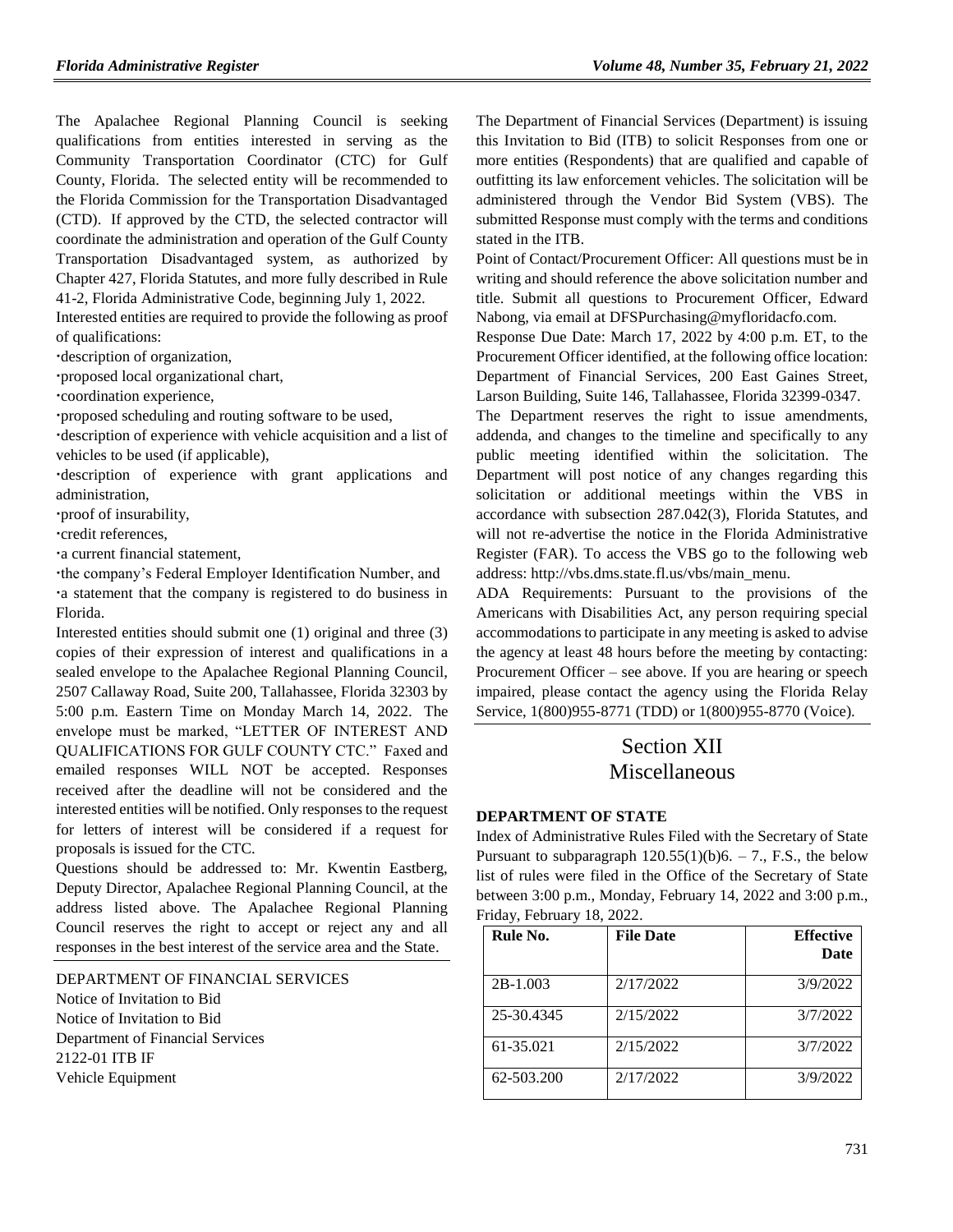| 62-503.300     | 2/17/2022 | 3/9/2022 |
|----------------|-----------|----------|
| 62-503.430     | 2/17/2022 | 3/9/2022 |
| 62-503.500     | 2/17/2022 | 3/9/2022 |
| 62-503.700     | 2/17/2022 | 3/9/2022 |
| 62-503.751     | 2/17/2022 | 3/9/2022 |
| 62-503.800     | 2/17/2022 | 3/9/2022 |
| 62-552.200     | 2/17/2022 | 3/9/2022 |
| 62-552.300     | 2/17/2022 | 3/9/2022 |
| 62-552.430     | 2/17/2022 | 3/9/2022 |
| 62-552.680     | 2/17/2022 | 3/9/2022 |
| $62 - 552.700$ | 2/17/2022 | 3/9/2022 |
| 62-552.800     | 2/17/2022 | 3/9/2022 |
| 62-701.805     | 2/17/2022 | 3/9/2022 |
| 62-701.900     | 2/17/2022 | 3/9/2022 |
| 62-788.101     | 2/17/2022 | 3/9/2022 |
| 62-788.151     | 2/17/2022 | 3/9/2022 |
| 62-788.201     | 2/17/2022 | 3/9/2022 |
| 62-788.301     | 2/17/2022 | 3/9/2022 |
| 62-788.311     | 2/17/2022 | 3/9/2022 |
| 62-788.321     | 2/17/2022 | 3/9/2022 |
| 62-788.331     | 2/17/2022 | 3/9/2022 |
| 62-788.341     | 2/17/2022 | 3/9/2022 |
| 62-788.401     | 2/17/2022 | 3/9/2022 |
| 63H-1.001      | 2/14/2022 | 3/6/2022 |
| 63H-1.002      | 2/14/2022 | 3/6/2022 |
| 63H-1.003      | 2/14/2022 | 3/6/2022 |
| 63H-1.004      | 2/14/2022 | 3/6/2022 |
| 63H-1.005      | 2/14/2022 | 3/6/2022 |
| 63H-1.006      | 2/14/2022 | 3/6/2022 |
| 63H-1.007      | 2/14/2022 | 3/6/2022 |
| 63H-1.008      | 2/14/2022 | 3/6/2022 |
| 63H-1.009      | 2/14/2022 | 3/6/2022 |
|                |           |          |

| 63H-1.010                                                                                                                     | 2/14/2022 | 3/6/2022  |  |  |
|-------------------------------------------------------------------------------------------------------------------------------|-----------|-----------|--|--|
| 63H-1.011                                                                                                                     | 2/14/2022 | 3/6/2022  |  |  |
| 63H-1.012                                                                                                                     | 2/14/2022 | 3/6/2022  |  |  |
| 63H-1.013                                                                                                                     | 2/14/2022 | 3/6/2022  |  |  |
| 63H-1.014                                                                                                                     | 2/14/2022 | 3/6/2022  |  |  |
| 63H-1.015                                                                                                                     | 2/14/2022 | 3/6/2022  |  |  |
| $63H-1.016$                                                                                                                   | 2/14/2022 | 3/6/2022  |  |  |
| 63H-2.001                                                                                                                     | 2/14/2022 | 3/6/2022  |  |  |
| 63H-2.002                                                                                                                     | 2/14/2022 | 3/6/2022  |  |  |
| 63H-2.003                                                                                                                     | 2/14/2022 | 3/6/2022  |  |  |
| 63H-2.004                                                                                                                     | 2/14/2022 | 3/6/2022  |  |  |
| 63H-2.005                                                                                                                     | 2/14/2022 | 3/6/2022  |  |  |
| 63H-2.006                                                                                                                     | 2/14/2022 | 3/6/2022  |  |  |
| 63H-2.007                                                                                                                     | 2/14/2022 | 3/6/2022  |  |  |
| 63H-2.075                                                                                                                     | 2/14/2022 | 3/6/2022  |  |  |
| 63H-2.008                                                                                                                     | 2/14/2022 | 3/6/2022  |  |  |
| 63H-3.001                                                                                                                     | 2/14/2022 | 3/6/2022  |  |  |
| 63H-3.002                                                                                                                     | 2/14/2022 | 3/6/2022  |  |  |
| 63H-3.003                                                                                                                     | 2/14/2022 | 3/6/2022  |  |  |
| 63H-3.004                                                                                                                     | 2/14/2022 | 3/6/2022  |  |  |
| 63H-3.005                                                                                                                     | 2/14/2022 | 3/6/2022  |  |  |
| 63H-3.006                                                                                                                     | 2/14/2022 | 3/6/2022  |  |  |
| 63H-3.007                                                                                                                     | 2/14/2022 | 3/6/2022  |  |  |
| 64B8-3.004                                                                                                                    | 2/18/2022 | 3/10/2022 |  |  |
| 64B8-9.009                                                                                                                    | 2/18/2022 | 3/10/2022 |  |  |
| 64B8-30.005                                                                                                                   | 2/18/2022 | 3/10/2022 |  |  |
| 64B8-30.008                                                                                                                   | 2/18/2022 | 3/10/2022 |  |  |
| 64B15-6.0035                                                                                                                  | 2/18/2022 | 3/10/2022 |  |  |
| 64B15-6.0038                                                                                                                  | 2/18/2022 | 3/10/2022 |  |  |
| 64ER22-1                                                                                                                      | 2/17/2022 | 2/17/2022 |  |  |
| <b>LIST OF RULES AWAITING LEGISLATIVE</b><br>APPROVAL SECTIONS 120.541(3), 373.139(7)<br>AND/OR 373.1391(6), FLORIDA STATUTES |           |           |  |  |